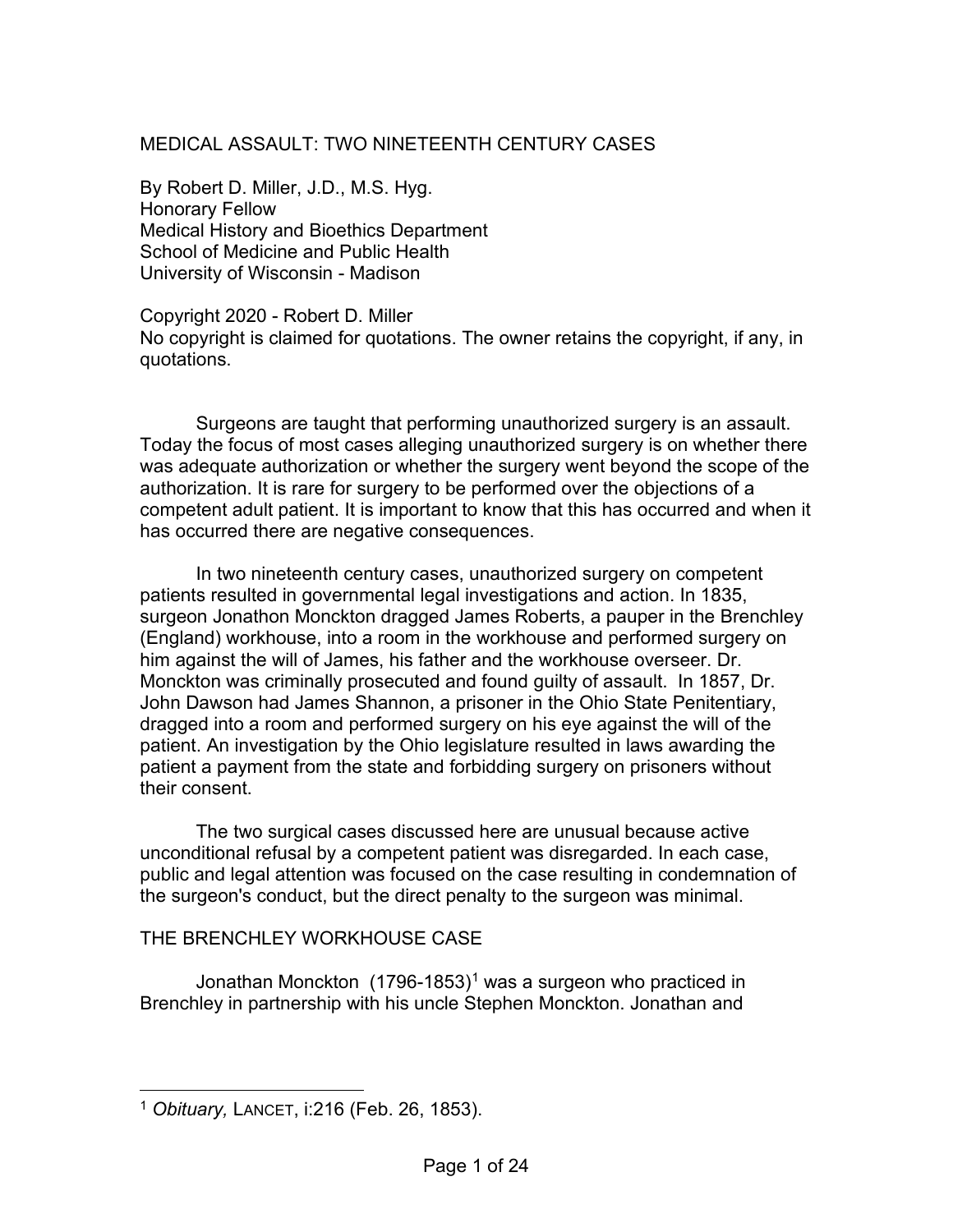Stephen shared the position of parish surgeon for one district of Brenchley.<sup>[2](#page-1-0)</sup> Jonathan's father had been practicing medicine in the Brenchley area for over forty years. Brenchley is located in the borough of Tunbridge Wells in the county of Kent in southeastern England.

The Rev. Nathaniel Hopper Arthy<sup>[3](#page-1-1)</sup> (1795-1876) was the Brenchley parish clerk. He had studied surgery before becoming ordained and occasionally assisted his professional friend, Jonathon Monckton.<sup>[4](#page-1-2)</sup>

Among his other duties, Jonathan Monckton provided medical services to the Brenchley workhouse. James Roberts was a 16-year-old pauper<sup>[5](#page-1-3)</sup> in Brenchley workhouse. Roberts had been under the medical care of Mr. Monckton<sup>[6](#page-1-4)</sup> for three or four years for stone in the bladder. In March 1834, Mr. Monckton, with the assistance of Rev. Arthy, had operated on Roberts for the stone with the consent of Roberts and his father. The surgery did not extract the stone and did not relieve Roberts' problems. Robert's father objected to Mr. Monckton performing further surgery on his son. The father asked the overseer to arrange for Roberts to be examined by another physician, Mr. Hargraves. Mr. Hargraves was an advocate of lithotrity (breaking down the stones mechanically without cutting) as an alternative to cutting of the stone. Roberts, his father, and the overseer consented to lithotrity by Mr. Hargraves. It was scheduled for Friday, February 13, 1835. Mr. Monckton learned of the planned procedure and the objection to his additional surgery.<sup>[7](#page-1-5)</sup>

On Thursday, February 12, Mr. Monckton came to the workhouse with Rev. Arthy. Mr. Monckton directed the manager of the workhouse to tell Roberts that Rev. Arthy wanted to see him. When Roberts arrived, he spotted the preparations for surgery and drew back. Mr. Monckton ordered the master to force Roberts into the room. When the master refused, Mr. Monckton personally

<span id="page-1-0"></span><sup>2</sup> *Trial of Mr. Jonathan Monckton for forcibly performing an operation*, LANCET, ii:94-96 (April 18, 1835) [hereinafter cited as LANCET TRIAL REPORT].

<span id="page-1-1"></span> $3$  Most of the accounts name him as "Nathaniel Harper Arthy" but his legal name was "Nathaniel Hopper Victory Arthy." The National Archives of the UK; Kew, Surrey, England; General Register Office: Foreign Registers and Returns; Class: RG 33; Piece: 41; England, Births and Christenings, 1538-1975. Salt Lake City, Utah: Family Search, 2013.

<span id="page-1-2"></span><sup>4</sup> BRIGHTON GUARDIAN, Mar. 11, 1835, as reprinted in the LANCET, i:864-868 (Mar. 14, 1835)

<span id="page-1-3"></span><sup>5</sup> Some reports say he was 15. However, a James Roberts, son of James and Elizabeth Roberts, was baptized in Brenchley on 13 Sep. 1818 according to ENGLAND, BIRTHS AND CHRISTENINGS 1538-1975 (Salt Lake City: Family Search 2013), FHL Film Number 0992456, 0992457.

<span id="page-1-4"></span> $6$  In the discussion of the Brenchley case, physicians will be referred to as "Mr.," rather than "Dr.," in accordance with the convention of the time in England.

<span id="page-1-5"></span><sup>7</sup> LANCET TRIAL REPORT, supra note 2, at 94-96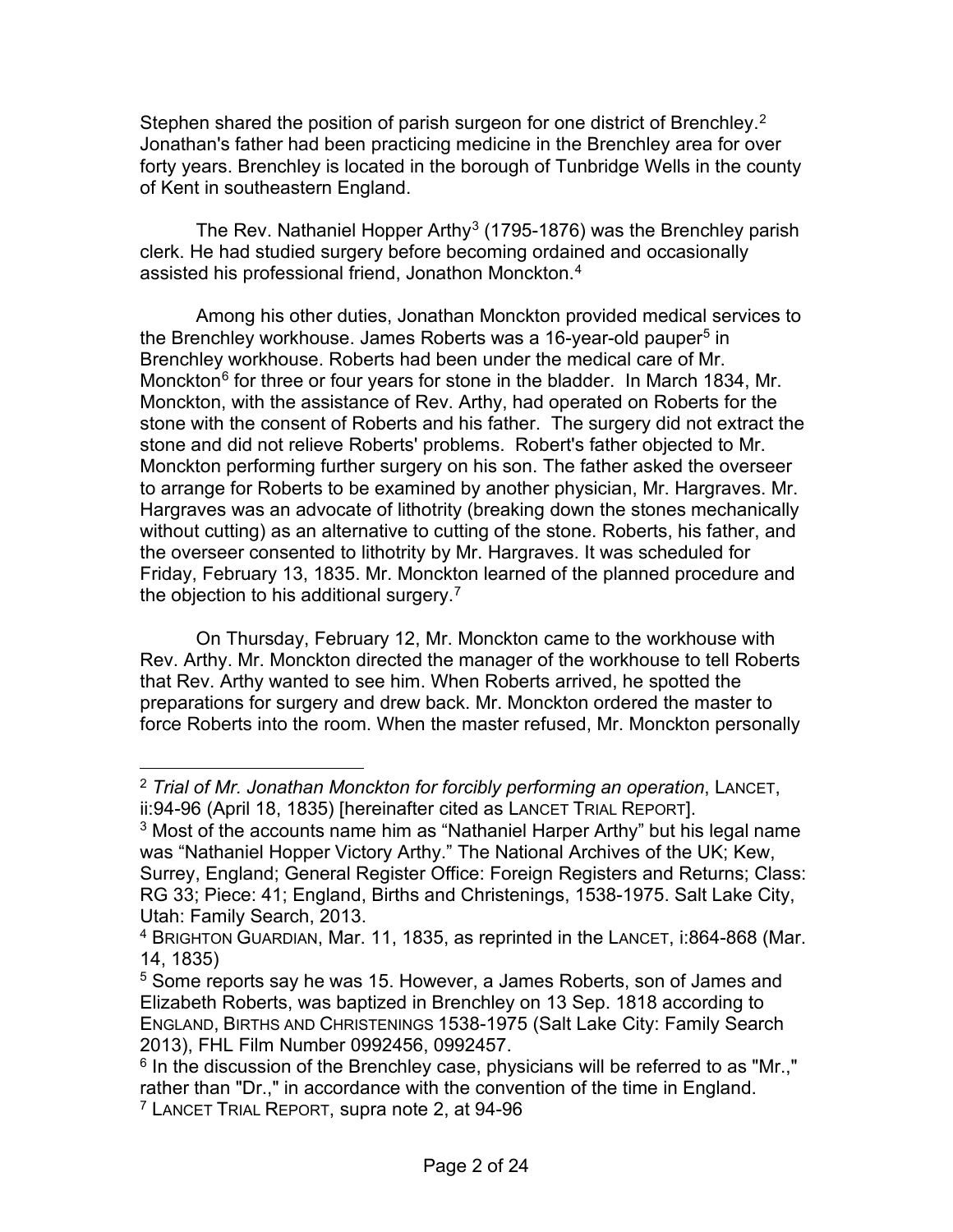dragged Roberts into the room despite his active resistance and shrieks for help. Mr. Monckton and Rev. Arthy guarded the doors while four men were fetched to assist. They had been waiting at Mr. Monckton's office and promptly arrived. When Roberts refused to undress, Rev. Arthy threatened to cut off his clothes. Four men stripped Roberts, forced him on to the table, and held him there despite his continued demands that the operation not occur.<sup>[8](#page-2-0)</sup>

When it became clear that he could not escape, Roberts asked for something to numb him. Mr. Monckton gave him something. Mr. Monckton made the incision and Rev. Arthy inserted his thumb, both attempting to extract the stone. Roberts continued to protest. In an effort to stop the protests, Rev. Arthy threatened to strike, pour water on, and gag Roberts. Rev. Arthy then told a man to take Roberts' pillow away. When the man refused, Rev. Arthy removed the pillow himself. Rev. Arthy eventually sought to bribe Roberts with a half-crown coin, but Roberts persisted in his objections. When the efforts to remove the stone were unsuccessful, Mr. Monckton and Rev. Arthy left Roberts under the guard of the other men and sought other tools. A barber's curling iron was obtained from a neighbor and reshaped by a blacksmith into a tool like forceps. When they returned with the tool, Roberts again protested. After consultation among themselves, they probed with the finger, but did not use the tool. They conveyed Roberts to his bed and left. The surgery was not successful; the stone was not removed.<sup>[9](#page-2-1)</sup>

Roberts' father filed assault charges with magistrates against Mr. Monckton and Rev. Arthy. Due to prominence of the defendants, witnesses would not voluntarily testify, so they were summoned.<sup>[10](#page-2-2)</sup>

The case was first publicly reported in a LANCET article on February 28, 1835.[11](#page-2-3) The LANCET was started in 1823 by a surgeon, Thomas Wakley (1795- 1862). Wakley advocated radical medical reform creating controversy with the medical and surgical establishment. The LANCET was the first medical periodical to discuss many of the problems of medical practice. Wakley was sued for libel for some of his critiques. The LANCET eventually became a respected part of medical journalism. However, in 1835, the only other medical periodical to report contemporaneously on the Brenchley case, the LONDON MEDICAL GAZETTE, began its coverage by criticizing the LANCET for its coverage and claiming the "story is evidently trumped up for a purpose."<sup>[12](#page-2-4)</sup>

Magistrates Aretas Akers, Robert Willis Blencowe and Arthur Pott heard the charges in a two-day hearing on March 4-5, 1835, in Tunbridge Wells. Mr. Monckton's brother, John Monckton, a solicitor from Maidstone, conducted his

<span id="page-2-0"></span><sup>8</sup> LANCET TRIAL REPORT, supra note 2, 94-95

<span id="page-2-1"></span><sup>9</sup> Ibid., 95.

<span id="page-2-2"></span><sup>10</sup> Ibid., 95.

<span id="page-2-3"></span><sup>11</sup> *Charge against a surgeon and clergyman*, LANCET, i:787-788 (Feb. 28, 1835).

<span id="page-2-4"></span><sup>12</sup> *Forcible surgery,* LONDON MEDICAL GAZETTE, 15:812 (Mar. 7, 1835).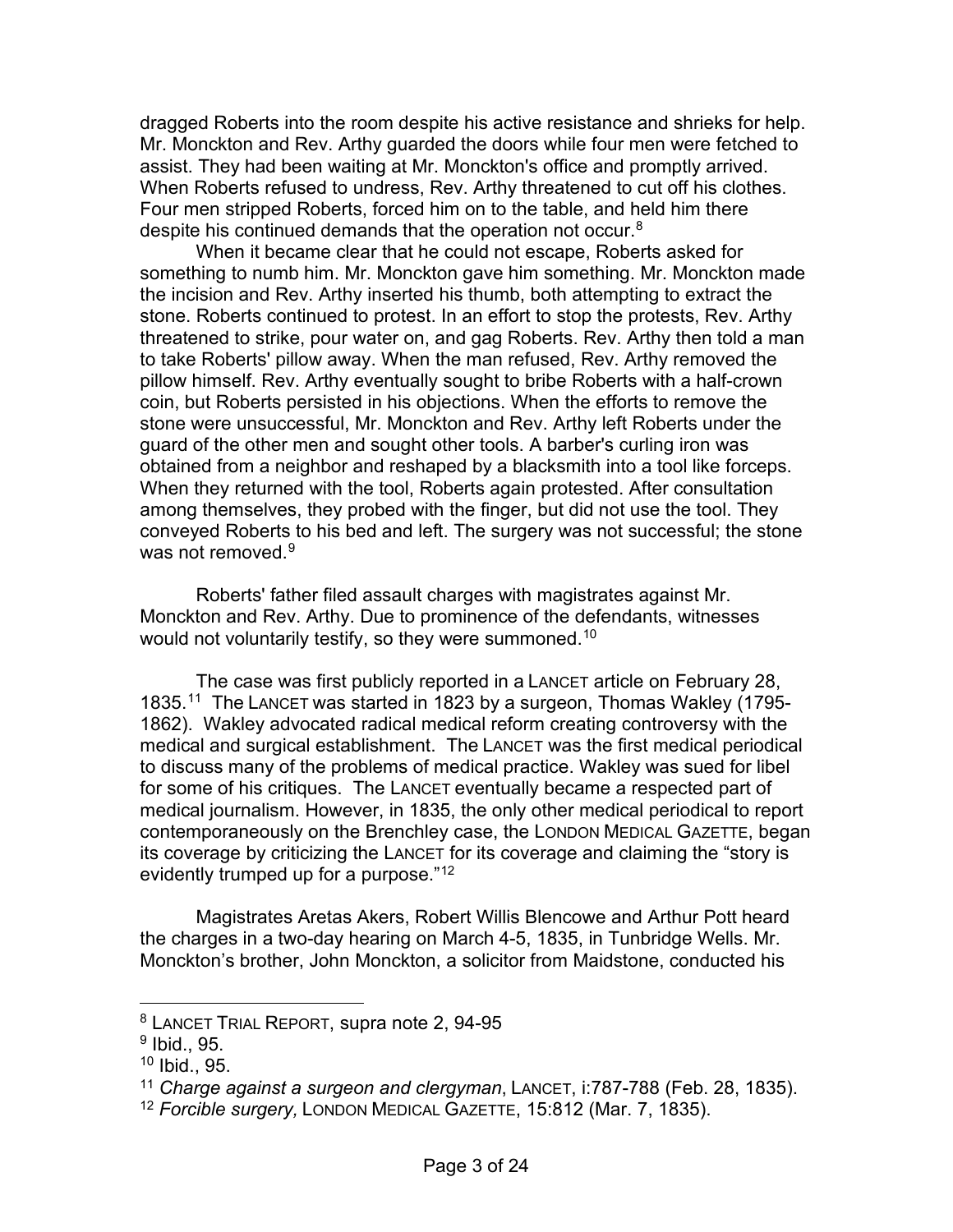defense. A local newspaper reported that after a "very strict investigation of the case" the magistrates decided "that every idea of moral guilt on the part of the defendants had been erased from their minds," but "a legal point arising" regarding the assault they sent the case to the superior court for the defendant Mr. Monckton to answer any indictment that might be made for assault.<sup>[13](#page-3-0)</sup>

On March 12, the vestry of Brenchley voted that both Mr. Monckton and Mr. Arthy should be prosecuted at the expense of the parish.<sup>[14](#page-3-1)</sup>

On March 14, the LONDON MEDICAL GAZETTE acknowledged that there had been some foundation to the Lancet's earlier report - "…we have ascertained that the account in the Lancet, though infinitely beyond the truth, was not altogether without foundation; — an acknowledgment which candour induces us to offer even to the most thoroughly dishonest opponent that ever journalist had to deal with."[15](#page-3-2)

Mr. Monckton was indicted for assault. On March 18, in Maidstone, there was a trial of the charges before Justice Gaselee, Justice of the Crown Court.

The trial of the case was reported in several newspapers and journals, including the TIMES, the LANCET, the LONDON MEDICAL GAZETTE, the MAIDSTONE GAZETTE, other British newspapers, and at least two American newspapers, the DAILY NATIONAL INTELLIGENCER, published in Washington, D.C., and the NATIONAL GAZETTE, published in Philadelphia.[16](#page-3-3)

The defense attorney claimed that Mr. Monckton was justified in "using a little friendly force to overcome the fear and forwardness of the lad."<sup>[17](#page-3-4)</sup>

The MAIDSTONE GAZETTE reported:

<span id="page-3-0"></span><sup>13</sup> *Tunbridge Wells - Extraordinary assault,* BRIGHTON PATRIOT & LEWES FREE PRESS, Mar. 10, 1835, 3; BRIGHTON GUARDIAN, March 11, 1835 [as reprinted in LANCET, i:864, 865-867 (Mar. 14, 1835); *Tunbridge Wells,* MAIDSTONE GAZETTE, March 17, 1835, 3.

<span id="page-3-1"></span><sup>14</sup> LANCET TRIAL REPORT, supra note 2, *at* 95.

<span id="page-3-3"></span><span id="page-3-2"></span><sup>15</sup> *Forcible surgery,* LONDON MEDICAL GAZETTE 15:841-842 (Mar. 14, 1835) <sup>16</sup> *Home Circuit - The King v. Monckton,* TIMES (London), Mar. 21, 1835, 7*; Crown Court - Singular assault,* MORNING CHRONICLE (London), Mar. 21, 1835; *At the Maidstone Assizes*, COURIER (London), Mar. 21, 1835, 1; *Jonathon Monckton*, MAIDSTONE GAZETTE, March 24, 1835, 2-3; *Kent Spring Assizes*, TRUE SUN (London), Mar. 26, 1835, 3; *Prosecution and conviction for forcible surgery,*  LONDON MEDICAL GAZETTE, 15:924-925 (Mar. 28, 1835); LANCET, i:933-934 (Mar. 28, 1835); *Trial of Mr. Jonathan Monckton for forcibly performing an operation*, LANCET, ii:94-96 (April 18, 1835); *Extraordinary assault,* NATIONAL GAZETTE (Philadelphia), Apr. 21, 1835, 2.

<span id="page-3-4"></span><sup>17</sup> LANCET TRIAL REPORT, supra note 2, *at* 96.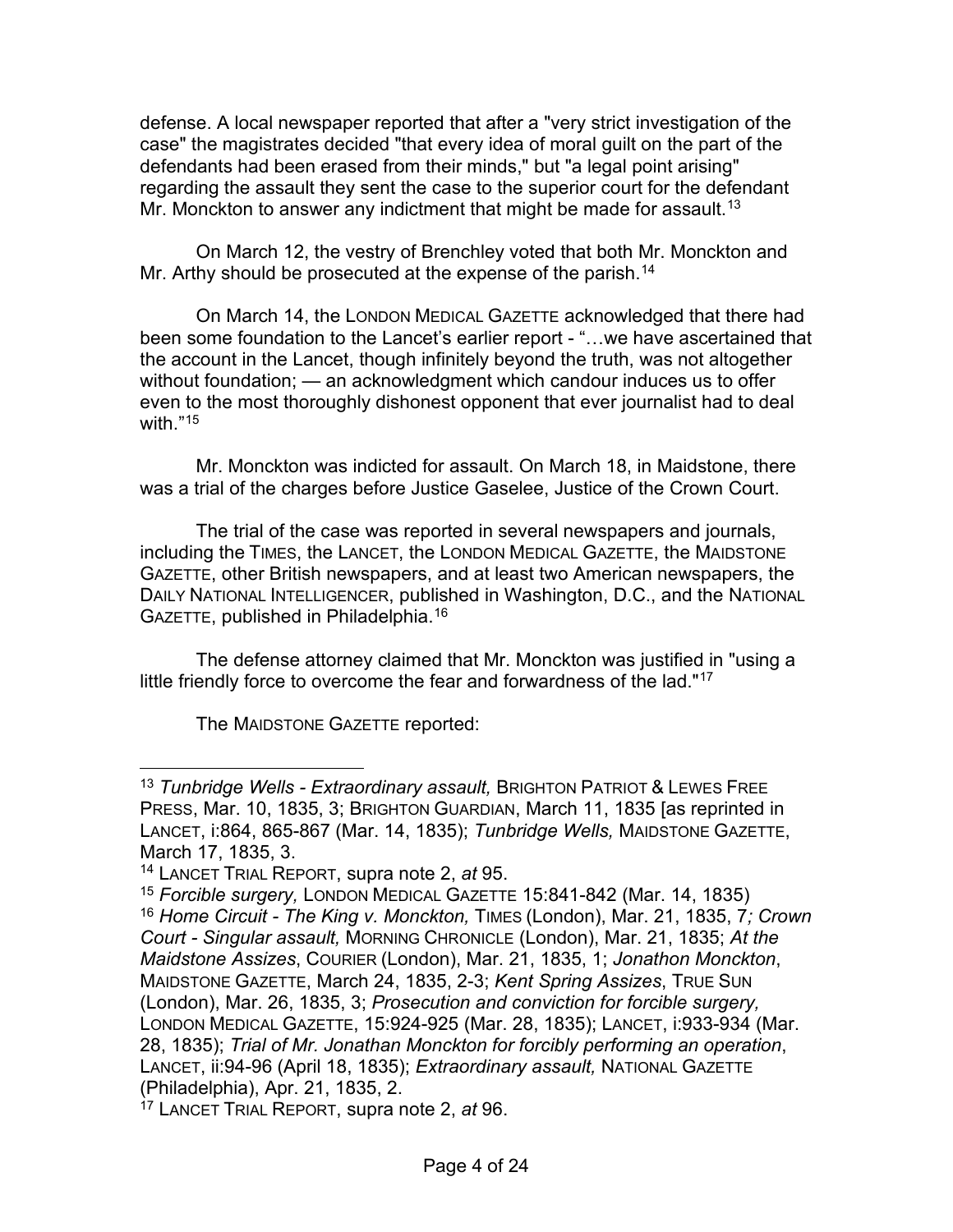The Learned Judge, in charging the Jury observed, that the Jury were not called upon to say whether the defendant had conducted himself with skill and humanity, for if such was the question, no gentleman would go out of the court with his character in that respect less effected than Mr. Monckton. The indictment did not affect his integrity or charge him with neglect of duty, but with assault upon James Roberts. That was the only question they had to try. If Mr. Monckton had persisted in performing the operation upon the lad without the consent of the lad himself, his father, or the overseers; - if he had done so, that amounted, in point of law, to an assault, whether it had been done to benefit the boy or not. He believed that such a case had never before come into a court of justice, and he heartily wished it had not done so now. It was a matter of regret, not only as it respected the gentleman individually, but the whole medical profession; for he was bound to say, that he did not know a profession who were of greater benefit to mankind, and who were more ready to devote their money, their time, and their attention, to the interests of the poor. He believed the boy had spoken the truth, and if he had there was no question about the verdict. If, however, it might be thought, after a consultation with his learned brothers, that his view of the case was not correct, he should most willingly put the matter into a train of investigation.[18](#page-4-0) [*emphasis added*]

The Justice added that the surgeon had good character and that his character and honor would not suffer if he had been mistaken on the law. The jury convicted Mr. Monckton. On the part of the parish it was stated that it was not pressing for punishment. The Justice decided that the conviction was sufficient punishment without further penalty and Mr. Monckton was released on his own recognizance.<sup>[19](#page-4-1)</sup>

On March 21, 1835, the LANCET published an editorial statement analyzing when a surgeon might be justified in compelling a competent adult to submit to surgery.

THE communications are very numerous which we have received respecting the " Brenchley case," and the circumstances connected with that transaction have opened a new source of investigation, in which many of our professional brethren appear to take a very deep interest. The question has been twenty times proposed, "To what extent, or under what circumstances, is a surgeon justified in compelling a patient to submit to an operation?"

<span id="page-4-0"></span><sup>18</sup> *Jonathon Monckton*, MAIDSTONE GAZETTE, March 24, 1835, 3 [Note that it is also reprinted in LANCET TRIAL REPORT supra note 2, at 96.]. <sup>19</sup> *Home Circuit*, TIMES (London), Mar. 21, 1835, 7; LANCET TRIAL REPORT supra

<span id="page-4-1"></span>note 2, 94-96; MAIDSTONE GAZETTE, March 24, 1835, 2-3.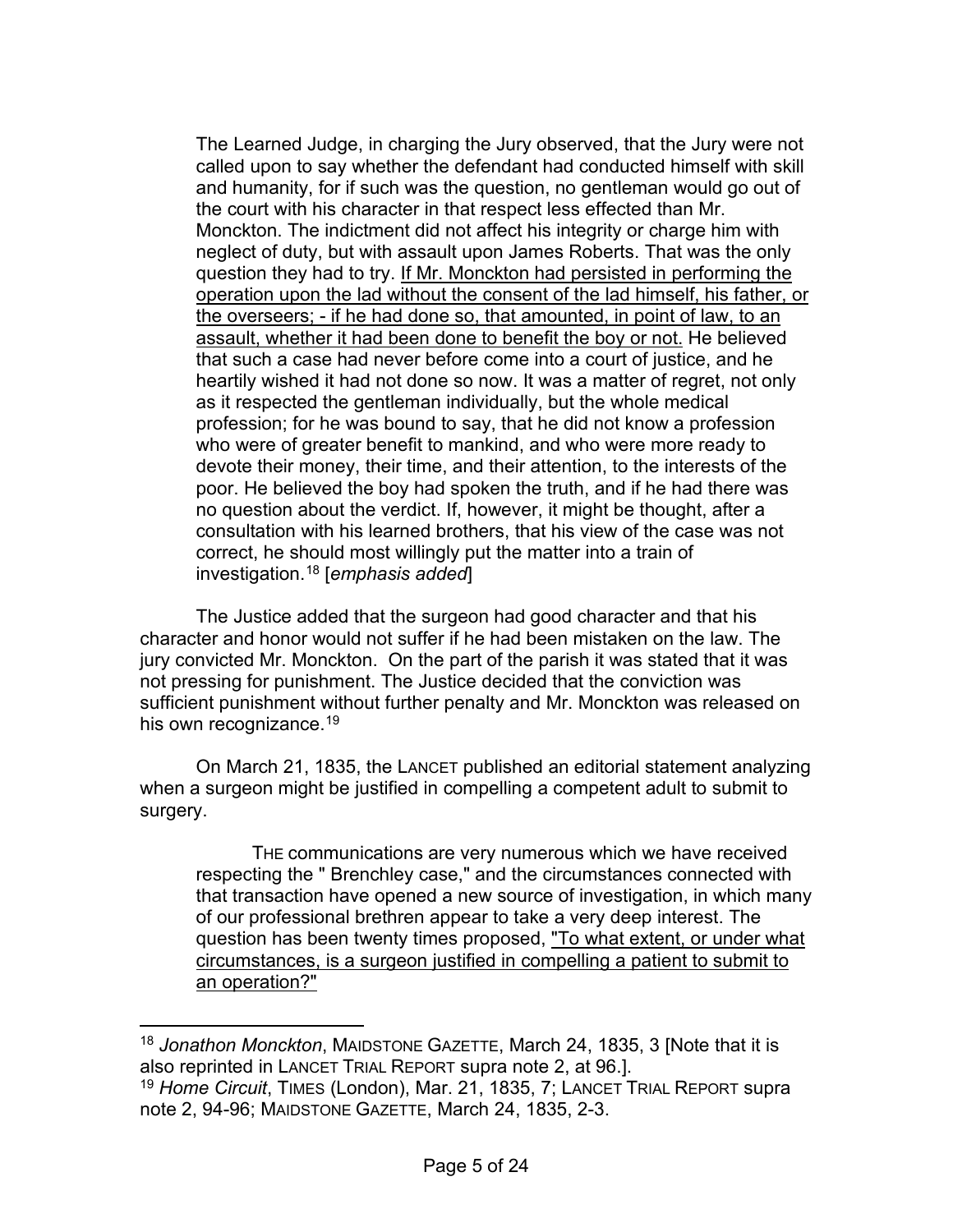This interrogatory involves many nice and delicate considerations, because we are without the aid of any statute law whereby to govern our decision, and even the cases at common law are by no means applicable to a thousandth part of the circumstances which may be presented to our view in weighing the importance and applicability of all the conditions which accidents, insanity, and the many ills that flesh is heir to, readily obtrude on the mind in reflecting on the question. Of the Brenchley case, itself, we shall say nothing, because we do not yet know whether the cause has been tried, or whether it has been dismissed, at the assizes. The first point of inquiry, then, which this subject presents to our notice is this, — *Are there any circumstances which would justify a surgeon in compelling a patient who is above the age of infancy, and of sane mind, to submit to an operation in surgery?* 

That the reply must be in the affirmative will be instantly admitted, and the occurrences of almost every week in the great hospitals of this kingdom, furnish ample testimony of the loss of life which would ensue if medical officers had not sufficient vigour of mind to apply their skill in cases of accident, in direct opposition to the entreaties of their patients. Unless, however, the circumstances are most threatening, — unless delay would be attended with speedy (almost instantaneous) peril, no forcible interference on the part of the operator would be justified either by law or by reason. But, for example, in accidents which are accompanied by wounds of large blood vessels, is the surgeon to stand by and quietly gaze on while the current of life is fast ebbing, simply because the fears of the patient induce him to intreat that no operation should be performed? A single case is a sufficient illustration of the propriety of surgical interference under circumstances of pressing emergency, and it Is evident that such cases might be multiplied *ad infinitum.* 

On such occasions, however, it must be remembered that the professional aid of the surgeon has been regularly and properly solicited, and that thus his attendance has thrown upon him the responsibility of the treatment to which the patient is subjected. But if the accident be a fracture, or a dislocation, and the mind of the patient is entirely unimpaired, it may be a question (and it is one which we feel ourselves quite incapable of determining) whether a jury would justify a surgeon in opposing the will of the patient, by *forcing* him to submit to the means which are necessary to restore to its right position the injured or displaced limb; but if the patient were, in the first instance, to give his consent to the application of splints and bandages for the cure of the fracture, or the application of pulleys for the relief of the dislocation, we believe that the surgeon, having commenced his curative procedure with the consent of the patient, would be held to be warranted in persisting, for a reasonable time, in the attempt to accomplish his object. Thus, it often happens in dislocations at the hip joint, that patients, soon after the process of extension has commenced, beseech the operator to discontinue his efforts; but such entreaties, although not unfeelingly disregarded, do not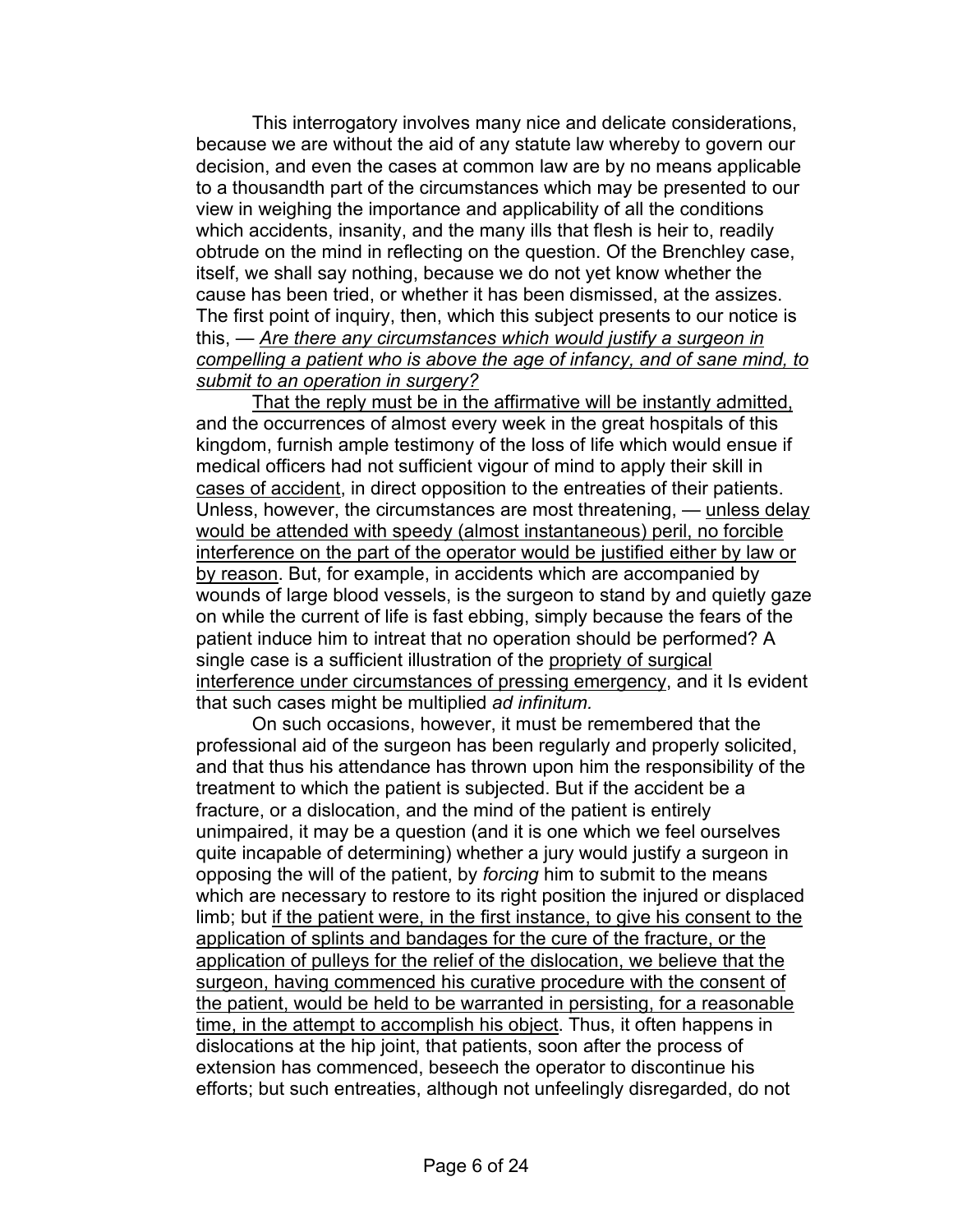induce the operator to desist from his exertions; and no sooner is the object of the surgeon accomplished, no sooner is the dislocated bone reduced, than the grateful patient exclaims," How " thankful I am, sir, that you did not stop " when I cried out! " These are simple, straight-forward cases, which present but few difficulties to the minds of persons who understand what are the duties of medical practitioners, and what are the responsibilities which are consequent on a failure of executing them.<sup>20</sup> [emphasis added]

After discussing infants and the insane, the editorial returns to comment on consent obtained by improper means:

Thus, it has but too often happened that the surgeons of some of our public institutions have resorted to trick and manoeuvre for the purpose of getting within their reach individuals on whom they might perform some of the "great" operations of surgery. Instances have occurred in which persons have been bribed to render their assistance towards bringing a patient within the reach of the surgeon's knife. In cases of this kind the operator incurs a very awful responsibility; and, certainly, in conjunction with his agents, might render himself liable to the consequences of a conviction for conspiracy. Apart from some of our institutions, where operations are considered the ALL-IN-ALL of surgery, we believe that such instances of professional intrigue and dishonour are rare: but let them occur when and where they may, it is impossible that such acts can be too severely reprehended. The consent of the patient in cases of this kind, although it would obviously tend to lessen, would not, and could not, wholly abstract from the culpability of the practitioner; for that consent would only he one of the first effects of the intrigue of which the operator had himself been the author; and the law does not hold it to be just that a person should derive benefit from his own wrongdoing, whether it contribute the first or the last step in a proceeding which is wholly characterized by under-hand dealing.<sup>[21](#page-6-1)</sup> [emphasis added]

On March 28, 1835, the LONDON MEDICAL GAZETTE reported the trial and included an editorial statement about "operations forcibly performed."

We give, in the present number, a report of the trial which took place last week in the Brenchley case. The facts were clearly made out, and no man on perusing them can possibly say that the result ought to be different from what it has been. The surgeon stands convicted of a misdemeanor, and certainly the circumstances strike us as being of an aggravated character. A lad of 15, a pauper in the Brenchley workhouse, is a martyr to stone: he has been operated on ineffectually a year ago by a

<span id="page-6-0"></span><sup>20</sup> LANCET, i:897-900, at 897-898. (Mar. 21, 1835).

<span id="page-6-1"></span><sup>21</sup> Ibid., at 899.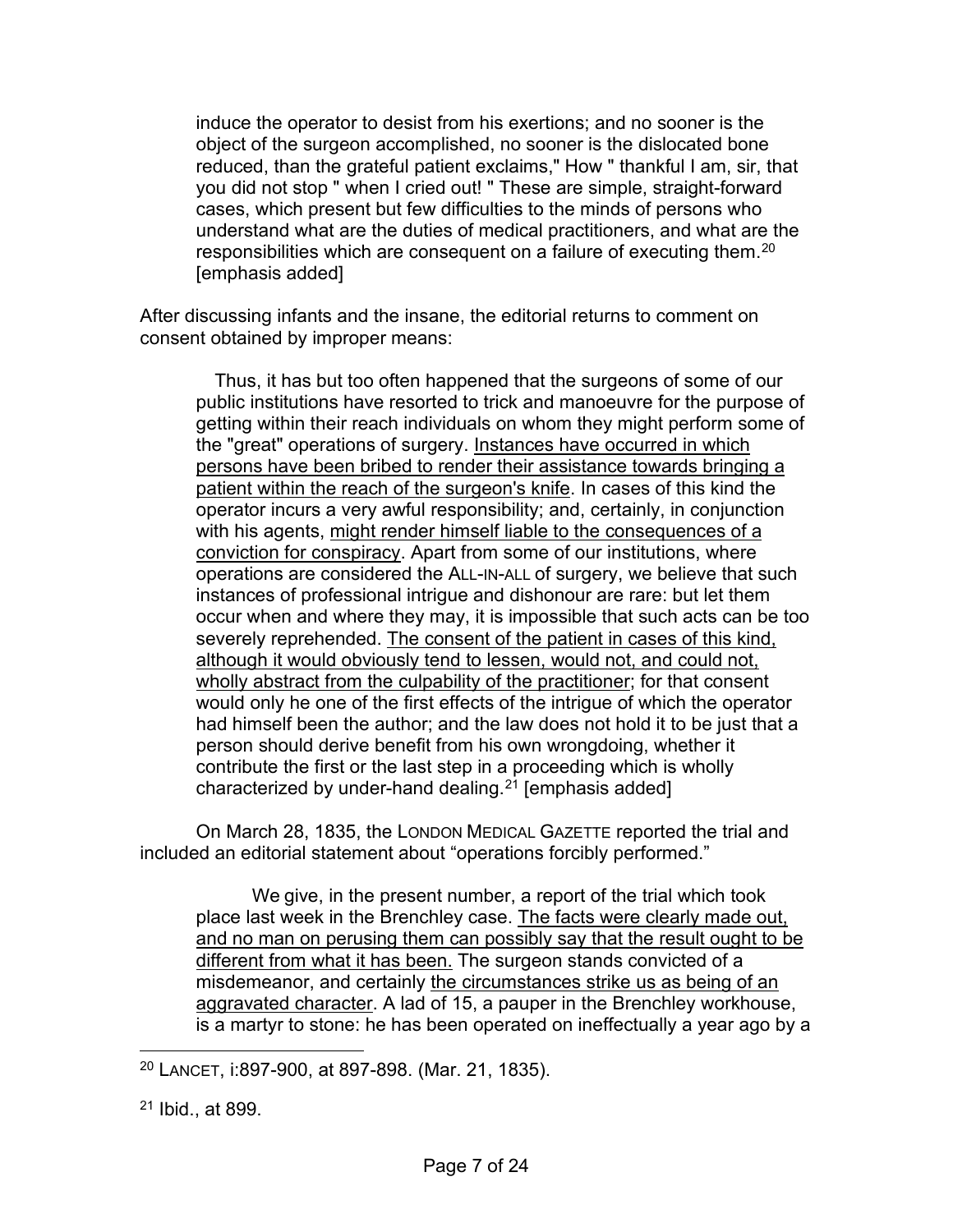particular surgeon; and when now he wishes to be treated by other bands, and has made every arrangement for the purpose, with the concurrence of the overseers of the parish, his former attendant, by stratagem and force, seizes him, and performs the operation of lithotomy upon him. Upon the motive of the surgeon who did this we cast no imputation of a criminal kind: he acted, no doubt, with the greatest zeal and anxiety to save his reputation : he might have even been persuaded that the boy would be safer in his hands than in those of the rival whose interference he dreaded; but we must say that he conducted himself with extreme indiscretion, and with a degree of violence wholly unwarrantable by any law, written or implied. There was novelty in the case, it is true,—force being rendered accessary to the accomplishment of an ostensibly benevolent object ; but there could scarcely be two opinions entertained regarding the propriety of *such* means being adopted for the attainment of any end, however good. The judge's view of the matter was clear, and such as must have occurred to any reflecting man—namely, that an *assault* was committed when the surgeon had recourse to *& forcible*  operation.

But the view that ought to be taken of this case rests not here. Let us suppose that the operation had terminated fatally: suppose some unfortunate slip of the knife bad led to irremediable mischief; or that any of the accidents which not unfrequently attend lithotomy had occurred; what would then have been the awful situation of the surgeon? Would not the charge of manslaughter, or something more serious, have taken the place of simple assault in the indictment? in short, would not the operator's life have been in jeopardy? How narrow, then, has been his escape!

The truth seems to be (and we have over and over again had occasion to proclaim it in this journal, by way of warning), that there are but too many surgeons who are incautious as to the circumstances under which they undertake certain operations. They forget that their profession, though they may have attained it in the most legitimate and honourable mode, does not render them irresponsible: they even go so far as to fancy that they do certain things by right, which, in reality, they are only allowed to do by sufferance, or the legal penalties for which they perhaps barely escape by connivance. They do not sufficiently consider, that there is no privilege of immunity attached to the practice of surgery or medicine in this country, and that in case of being proceeded against, for any unlucky event that has happened through their means, their good intentions alone are their protection: the law fortunately leaves them this single loop-hole, and, from the highest to the lowest, there is no other general plea available in their behalf.

It is painful to reflect on the catastrophes that have occurred, from time to time, through neglect of these simple considerations. Not so very long ago, we remember that the Caesarian operation was attempted on a living woman, in a parish workhouse, and in circumstances which called forth the strongest expressions of censure and condemnation from a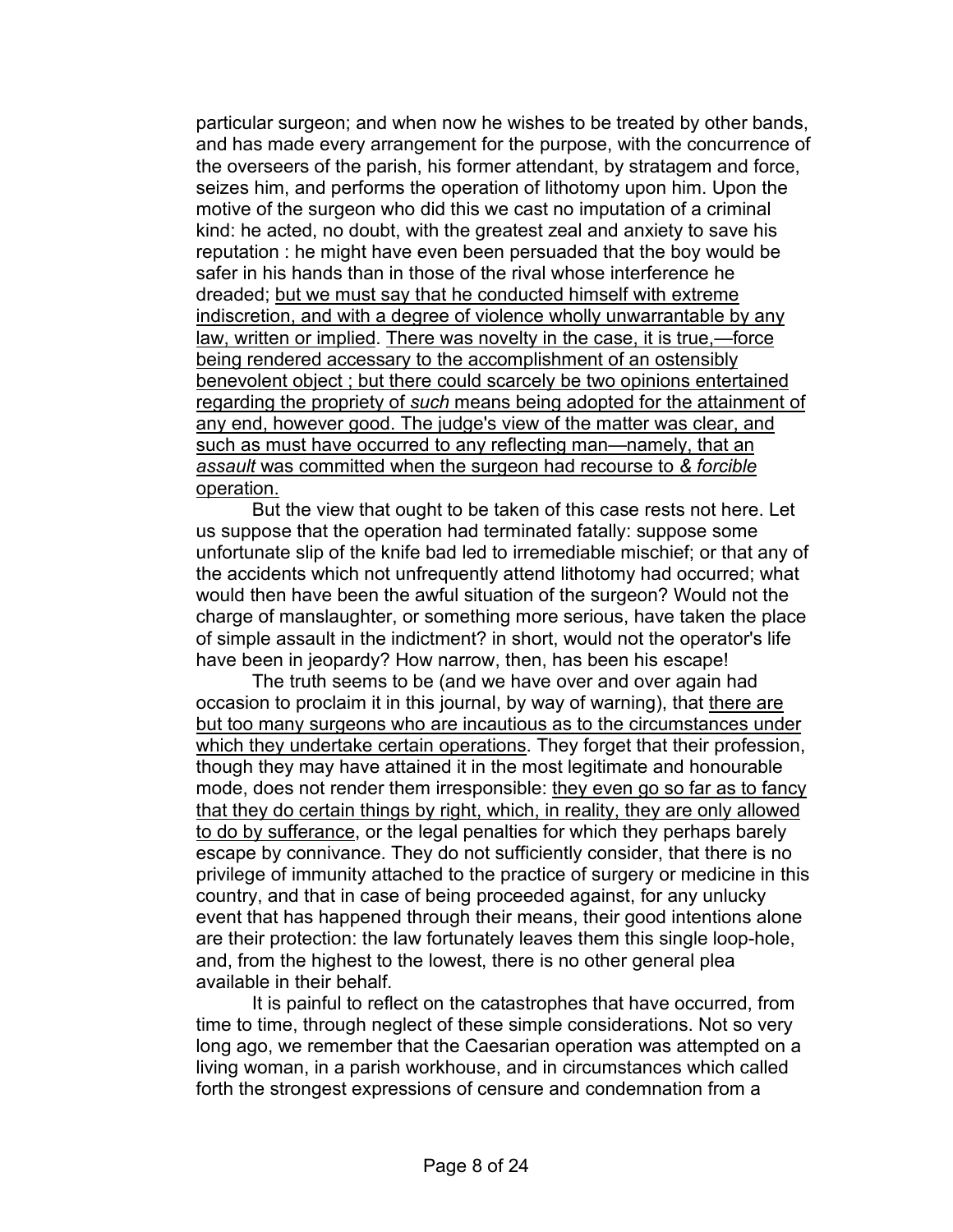coroner and his jury, assisted in their judgment by the evidence of respectable professional witnesses. We fear that workhouses generally, in various parts of the country, are the scenes of more unwarrantable experiments than the public or the profession have any adequate idea of. At all events, we more than suspect that the Brenchley case is far from being singular, in any other regard than in its details and its detection...<sup>[22](#page-8-0)</sup> [emphasis added]

This was followed by an account of the trial.<sup>[23](#page-8-1)</sup> In its two subsequent articles on the Brenchley case, the LONDON MEDICAL GAZETTE focused its comments on criticizing the LANCET. [24](#page-8-2)

At a meeting of the parishioners of Brenchley on May 1, 1835, they voted to replace Messrs. Monckton and Outterage, as parish surgeons, with Messrs. Gibbons and Kennett.[25](#page-8-3) John Outteridge had been parish surgeon for another district of Brenchley and was not involved in the case.

It is not clear what happened to the charges against Rev. Arthy. The report of the magistrates' action states that the charges against Rev. Arthy were discharged, but a later report of the full trial states that "Mr. Arthy traversed till the next Assizes," which appears to indicate the charges against Rev. Arthy were not entirely discharged at that time.<sup>[26](#page-8-4)</sup> "Traversed" meant that Rev. Arthy denied the prosecution's assertions. Although the testimony made it clear that Rev. Arthy should have been as liable as Mr. Monckton, since he was involved in the holding of Roberts and in invading his body, apparently the charges were never pursued. The desire of the public and the legal authorities to make it clear that the conduct was not permitted apparently had been sufficiently vindicated by the conviction of the surgeon.

James Roberts died at the Poor-house of Benchley on July 17, 1835. Autopsy found a large stone "about three inches in length and three-fourths of inch in its greatest diameter."[27](#page-8-5) The published report of the autopsy did not include an opinion on the cause of death.

<span id="page-8-3"></span><sup>25</sup> MAIDSTONE GAZETTE, Apr. 28, 1835, 1 [notice of meeting and request for medical men to tender offers]; MAIDSTONE GAZETTE, May 12, 1835, 4 [report of result].

<span id="page-8-0"></span><sup>&</sup>lt;sup>22</sup> Operations forcibly performed. Responsibility of surgeons, LONDON MEDICAL GAZETTE 15:920-922 (Mar. 28, 1835).

<span id="page-8-1"></span><sup>23</sup> *Prosecution and conviction for forcible surgery*, LONDON MEDICAL GAZETTE 15:924-925 (Mar. 28, 1835).

<span id="page-8-2"></span><sup>24</sup> *The independent medical press,* LONDON MEDICAL GAZETTE, 16:54-55 (Apr. 5, 1835); *Retraction*, LONDON MEDICAL GAZETTE, 16:119-120 (Apr. 25, 1835).

<span id="page-8-4"></span><sup>26</sup> Ibid.; *Jonathan Monckton,* MAIDSTONE GAZETTE, March 24, 1835, 2.

<span id="page-8-5"></span><sup>27</sup> *Sequel of the Brenchley case of forcible lithotomy,* MEDICAL GAZETTE (London), 17:523-524 (Jan. 2, 1836) [autopsy].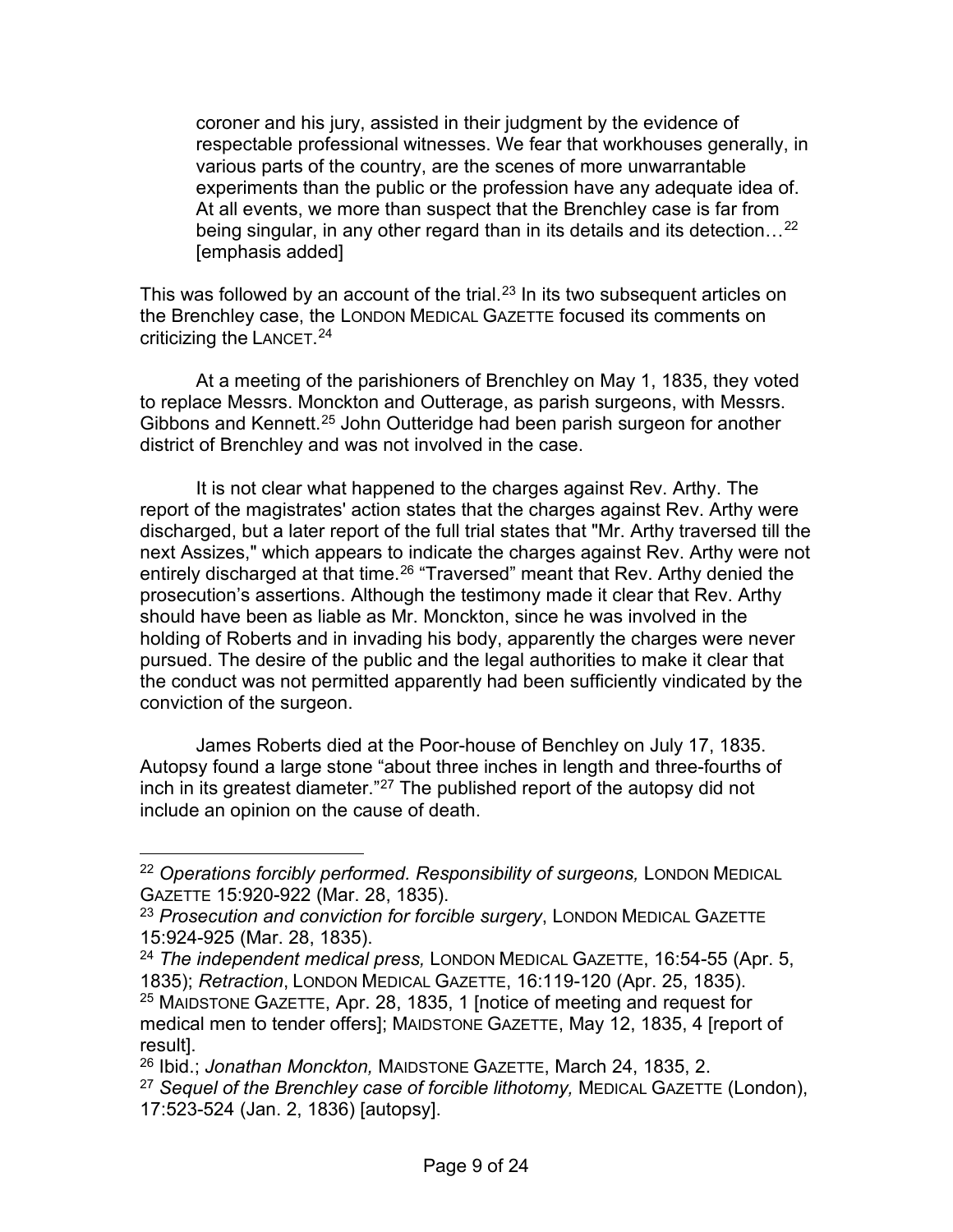It does not appear that the Brenchley case was communicated to subsequent generations. There was a brief mention in the BOSTON MEDICAL AND SURGICAL JOURNAL in May 1835.<sup>[28](#page-9-0)</sup> Only one other oblique mention has been found in medical-legal books and articles after the initial articles contemporaneously reporting the case. Thomas Edlyne Tomlins included the following sentence in A POPULAR LAW- DICTIONARY, published in London in 1838: "…parish officers compelling a youth to submit to a surgical operation against his will, were lately convicted of an assault, although it was shown that the operation was successful."<sup>[29](#page-9-1)</sup> This is a misstatement. Testimony at trial makes it clear that the operation was unsuccessful in that the stone was not removed.

Mr. Monckton remained in good standing in the medical profession and continued to practice until about 1848.<sup>[30](#page-9-2)</sup> On his death on February 16, 1853, he was praised in medical journals.<sup>[31](#page-9-3)</sup>

## THE OHIO PENITENTIARY CASE

Dr. John Dawson was the Professor of Anatomy and Physiology of the Starling Medical School in Columbus, Ohio. He was one of the seven physicians on that faculty in the late 1850s. Starling later merged into Ohio State University. Dr. Dawson was also editor of the OHIO MEDICAL AND SURGICAL JOURNAL. In June 1855, Dr. Dawson was offered appointment as the physician to the Ohio State Penitentiary, but refused to agree until he got permission for medical students to accompany him. This condition was not agreed to until December 1855. He had also been serving as the physician for the state Blind Asylum in Columbus since 1852.[32](#page-9-4)

<span id="page-9-0"></span><sup>28</sup> *A word to the wise*, BOSTON MEDICAL AND SURGICAL JOURNAL, 12(15):243 (May 20, 1835).

<span id="page-9-1"></span><sup>29</sup> Thomas Edlyne Tomlins, A POPULAR LAW- DICTIONARY (London: Longman, Orme, Brown, Green & Longmans 1838), 46 ["…parish officers compelling a youth to submit to a surgical operation against his will, were lately convicted of an assault, although it was shown that the operation was successful."]

<span id="page-9-2"></span><sup>&</sup>lt;sup>30</sup> In September 1835 Jonathan and Stephan Monckton participated in a meeting of the Medical General Practitioners residing in and around Tunbridge Wells to address the effects of the Poor-Law Amendment Act on compensation of practitioners. LANCET, i:466-468 (Dec. 19. 1835). He is listed as a subscriber to the Berncastle testimonial in 1848. LANCET, ii:25 (July 1, 1848).

<span id="page-9-3"></span><sup>31</sup> *Obituary,* LANCET, i:216 (Feb. 26, 1853); *Deaths,* MEDICAL TIMES AND GAZETTE (London), 27:230 (1853); MEDICAL DIRECTORY OF SCOTLAND, 159 (1854).

<span id="page-9-4"></span><sup>32</sup> William T. Martin, HISTORY OF FRANKLIN COUNTY (Columbus, Ohio: Follett, Foster & Co. 1858), 401, 363, 419; *Special Report of the Committee on Penitentiary relative to an alleged outrage upon a prisoner in the hospital of the Ohio Penitentiary*, JOURNAL OF THE HOUSE REPRESENTATIVES OF THE STATE OF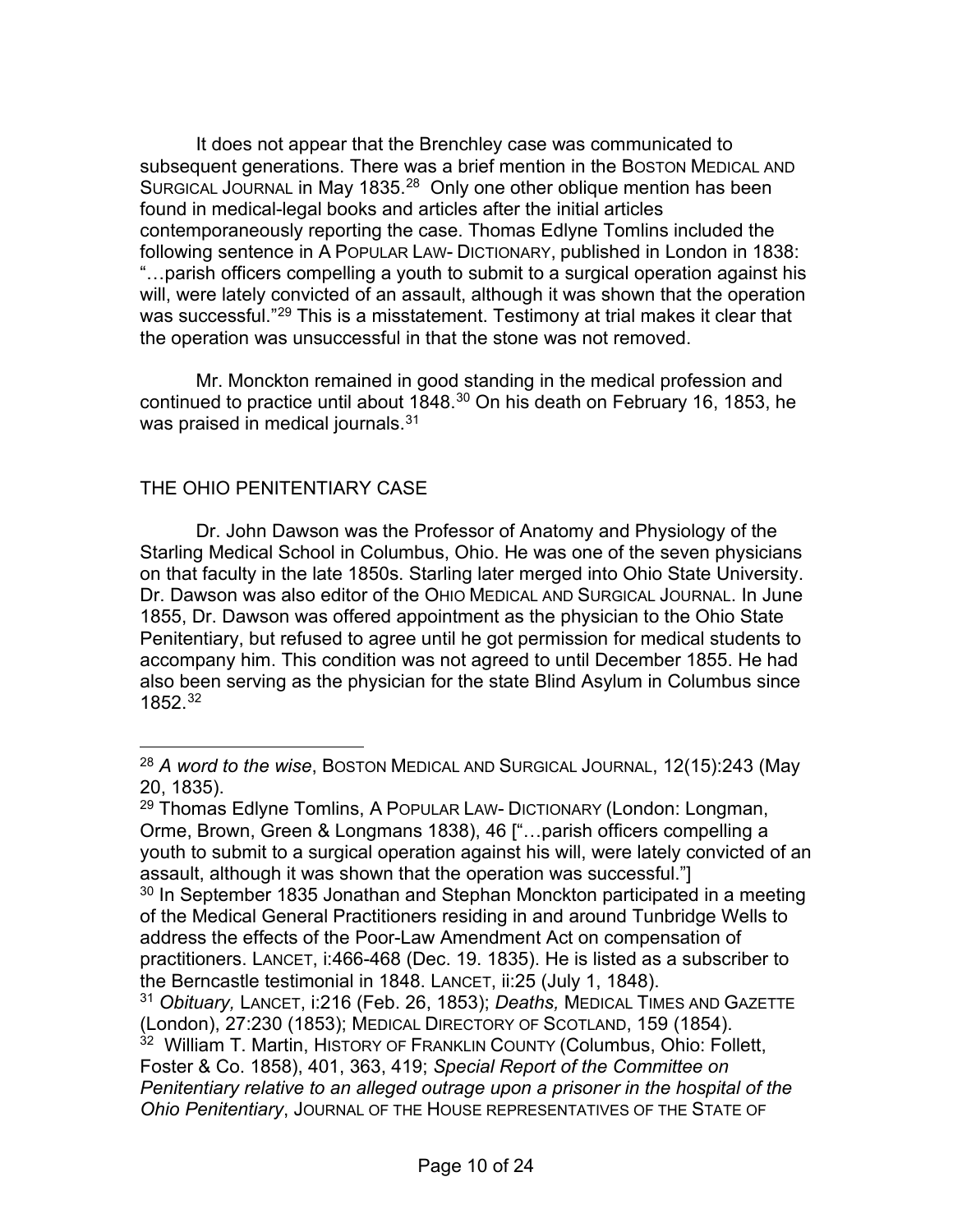In 1855, James Shannon (age 24) was a fireman on a Cleveland and Detroit steamer and was attacked by a passenger with a knife. He struck the assailant on the head with a poker and the man died. At trial, Shannon pled guilty to manslaughter and was sentenced to one year in the Ohio State Penitentiary. A Milwaukee Wisconsin newspaper speculated that he probably would have been acquitted had he gone to trial.  $33$ 

On October 29, 1855, Shannon entered the penitentiary. He had poor eyesight. In November 1855, Dr. Dawson evaluated him at the penitentiary at the request of the staff, diagnosed lenticular cataract, and offered to perform surgery on his eyes. Shannon consented to surgery on one eye. On January 30, 1856, Dr. Dawson performed cataract surgery on Shannon's left eye in the presence of medical students and another professor from Starling. The surgery was unsuccessful; Shannon lost the sight of the eye. There was some evidence that Shannon may have contributed to the outcome by rubbing the eye contrary to medical instructions. Dr. Dawson did not release Shannon from the hospital to the general prison. While Shannon was still in the prison hospital, Dr. Dawson proposed to perform surgery on the remaining eye, but Shannon refused. On April 17, 1856, Dr. Dawson, accompanied by a medical student, James Morris, forced Shannon into a chair and proceeded to perform the surgery despite Shannon's protests, struggles and resistance. The second surgery was unsuccessful and Shannon was totally blind.[34](#page-10-1)

In June 1856, Dr. J.W. Hamilton, another Starling faculty member, succeeded Dr. Dawson as physician of the penitentiary.<sup>[35](#page-10-2)</sup>

On October 10, 1856, Shannon's term in prison expired due to good conduct. When his fellow prisoners learned that he was to be released with just the statutory five dollars, they took up a collection that totaled over one hundred dollars. A local newspaper, the *Columbus Gazette*, praised them for this "manifestation of charity" to "the blind boy" that was "a beautiful illustration, that

OHIO, Fifty-second General Assembly (Columbus, Richard Nevins, State Printer 1857), Appendix, p, 47 [hereafter cited as the SPECIAL REPORT]; see Charles C. Dawson, Complier, A COLLECTION OF FAMILY RECORDS WITH BIOGRAPHICAL SKETCHES AND OTHER MEMORANDA OF VARIOUS FAMILIES AND INDIVIDUALS BEARING THE NAME DAWSON, OR ALLIED FAMILIES OF THAT NAME (Garnier & Company: Charleston, S.C. 1969), at 397-398 for a short biography of Dr. Dawson. 33 A distressing case of a physician's malpractice, WEEKLY WISCONSIN (Milwaukee), Jan. 22, 1857, 4.

<span id="page-10-1"></span><span id="page-10-0"></span><sup>34</sup> SPECIAL REPORT, supra note 21, pp. 21-62.

<span id="page-10-2"></span><sup>35</sup> William T. Martin, HISTORY OF FRANKLIN COUNTY (Columbus, Ohio: Follett, Foster & Co. 1858), 363; SPECIAL REPORT, supra note 21, at 48; *Ohio penitentiary*, COLUMBUS GAZETTE (Ohio), Jan. 9. 1857, 1 [Dr. Hamilton made the July 1, 1856 report as physician]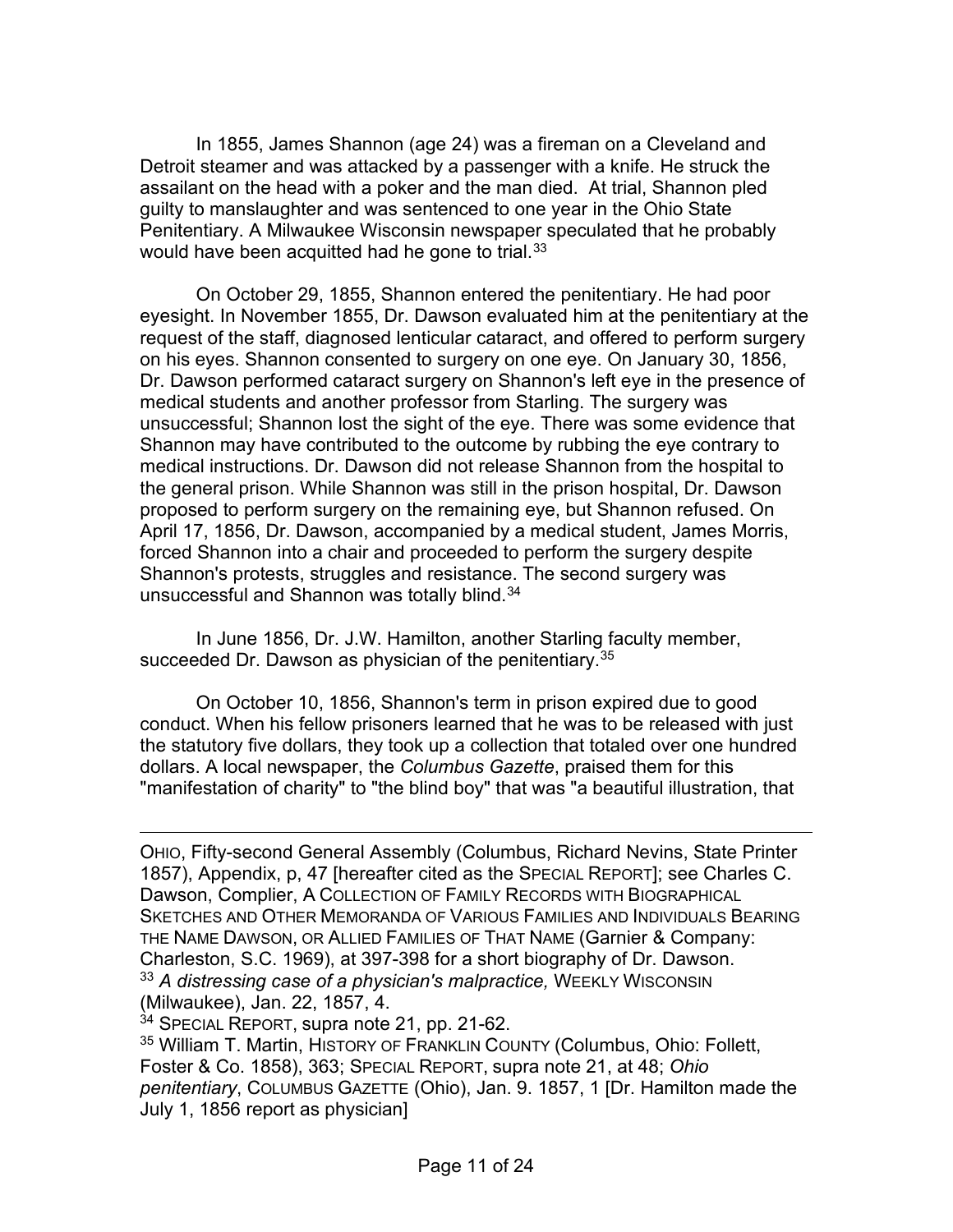those whom too many regard as wholly lost to all sensibility, nevertheless possess the true spark of humanity."<sup>[36](#page-11-0)</sup> At the religious services at the penitentiary chapel on October 12, the chaplain, Rev. Mr. Warner, complimented the prisoners on their charity to Shannon.<sup>37</sup> At the "humane invitation" of the Directors of the penitentiary, Shannon was permitted to remain in the prison hospital.

In November 1856, Dr. R.J. Patterson became the physician for the Institution for the Blind, replacing Dr. Dawson.<sup>[38](#page-11-2)</sup>

The second surgery on Shannon came to the attention of an Ohio legislator, Mr. Cyrus Mendenhall of Jefferson. Mr. Mendenhall was a mining entrepreneur associated with the abolitionist movement and other social causes.[39](#page-11-3) For example, he was actively involved in the successful effort to oppose removal of the Chippewas from Wisconsin in the early 1850s.<sup>[40](#page-11-4)</sup> During 1856-1857, Cyrus Mendenhall resided in Columbus with his wife Anna, who as part of her Christian philanthropy provided weekly religious instruction at the state penitentiary and regularly visited with prisoners at other times.<sup>[41](#page-11-5)</sup> Thus, it is likely that he was receiving information about events in the penitentiary through official and unofficial channels.

On January 12, 1857, Mr. Mendenhall offered a resolution in the legislature:

WHEREAS, Information has been received that a gross outrage has been perpetrated by the late physician of the Ohio Penitentiary, upon a patient in the hospital of that institution, therefore,

*Resolved*, That the standing committee on the Penitentiary be instructed to make inquiry into the correctness of said statements, and report thereon to this House; and that to enable them to do so, said committee is hereby

<span id="page-11-0"></span><sup>36</sup> *Ohio penitentiary*, COLUMBUS GAZETTE (Ohio), Oct. 17, 1856, 1.

<span id="page-11-1"></span><sup>37</sup> *Ohio penitentiary*, COLUMBUS GAZETTE (Ohio), Oct. 17, 1856, 2 [also reprinted in the ATHENS MESSENGER (Ohio), Oct. 31, 1856, 4.

<span id="page-11-2"></span><sup>38</sup> *Appointment of physician for the blind,* COLUMBUS GAZETTE (Ohio), Nov. 14, 1856, 3.

<span id="page-11-3"></span><sup>39</sup> *Rottenness about the Ohio Penitentiary,* COSHOCTON DEMOCRAT (Ohio), Aug. 25, 1857, 1.

<span id="page-11-4"></span><sup>40</sup> James A. Clifton, *Wisconsin death march: Explaining the extremes in Old Northwest Indian removal*, TRANSACTIONS OF THE WISCONSIN SCIENCES, ARTS AND LETTERS, 75:1, 21 (1987); Letter from Cyrus Mendenhall to President Zachary Taylor, 5 Sep. 1850, Wisconsin Historical Society, posted at

http://content.wisconsinhistory.org/cdm/ref/collection/tp/id/62211 [accessed 9 Oct. 2014].

<span id="page-11-5"></span><sup>41</sup> *Anna T. Mendenhall*, THE AMERICAN ANNUAL MONITOR, posted at http://www.angelfire.com/in2/orchidhill/sof\_m.html [accessed on 5 Oct. 2014].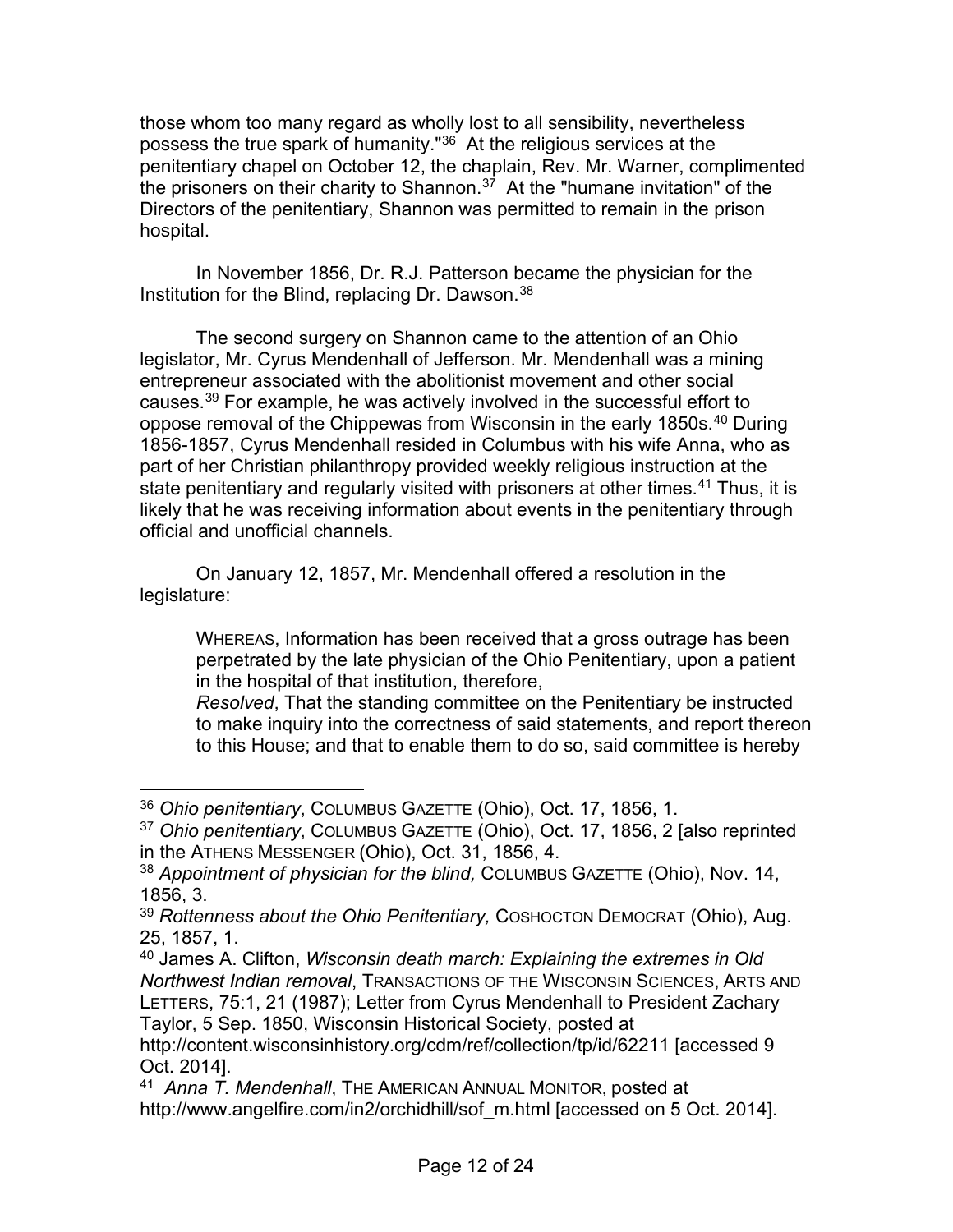empowered to send for persons and papers, and take testimony under oath or affirmation.

The resolution was amended to replace "information has been received" with "statements have been made to members of this House," and then was agreed to. $42$ 

The event and the existence of the committee were described in newspaper articles at the time.<sup>[43](#page-12-1)</sup> Some of the articles expressed outrage at the doctor's actions. Some newspapers defended Dr. Dawson.[44](#page-12-2)

The standing committee, under the chairmanship of Mr. Mendenhall, conducted seven days of hearings from January 17 to January 27, 1857. The committee concluded that Shannon had been wronged.

There was conflicting testimony. It demonstrated the views of physicians at the time concerning their latitude in dealing with patients, but included some testimony supporting a surprisingly modern view of the rights of patients, even when prisoners. The following summary is derived from the report of the committee and 38-page transcript of the hearings that were published in an appendix to the state House journal.[45](#page-12-3)

As to the first surgery, Shannon testified that he consented "because Dr. Dawson told me there would be no danger to it. No danger to my sight, I suppose, from what the doctor said." Dr. Dawson testified that after he had informed Shannon that Dr. Hamilton concurred in the propriety of the first operation, Shannon "became importunate ... for an operation."

<span id="page-12-1"></span><span id="page-12-0"></span><sup>&</sup>lt;sup>42</sup> JOURNAL OF THE HOUSE REPRESENTATIVES OF THE STATE OF OHIO, Fifty-second General Assembly (Columbus, Richard Nevins, State Printer 1857), pp. 21-22. <sup>43</sup> *Columbus Editorial Correspondence*, DAILY HERALD (Cleveland Ohio), Jan.13, 1857; *The penitentiary case - a committee of inquiry,* INDEPENDENT DEMOCRAT (Elyria Ohio), Jan. 21, 1857, 2; *Columbus editorial correspondence,* DAILY HERALD (Cleveland Ohio), Jan. 21, 1857 *Outrage in the penitentiary*, MARYSVILLE TRIBUNE (Ohio), Jan. 28, 1857, 2 [quoting from CINCINNATI GAZETTE]; *A horrid event,* OHIO REPOSITORY (Ohio), Jan. 28, 1857, 4; *A sad case,* JANESVILLE FREE PRESS (Wis.), Jan. 31, 1857, 2; WEEKLY ARGUS AND DEMOCRAT (Madison Wis.), Feb. 3, 1857, 1; *Columbus editorial correspondence,* DAILY HERALD (Cleveland Ohio), Feb. 6, 1857; *Columbus editorial correspondence,* DAILY HERALD (Cleveland Ohio), Feb. 10, 1857; *The Statesman and the medical students,* OHIO STATE JOURNAL (Columbus), Feb. 11, 1857, 2; *Investigating committee report,*  DAILY HERALD (Cleveland Ohio), Feb. 11, 1857.

<span id="page-12-2"></span><sup>44</sup> *Outrage in the penitentiary*, MARYSVILLE TRIBUNE (Ohio), Feb. 4, 1857, 2; *The "gross outrage,"* OHIO STATESMAN (Columbus), Feb. 5, 1857, 2.

<span id="page-12-3"></span><sup>45</sup> SPECIAL REPORT, supra note 21, at 21-62.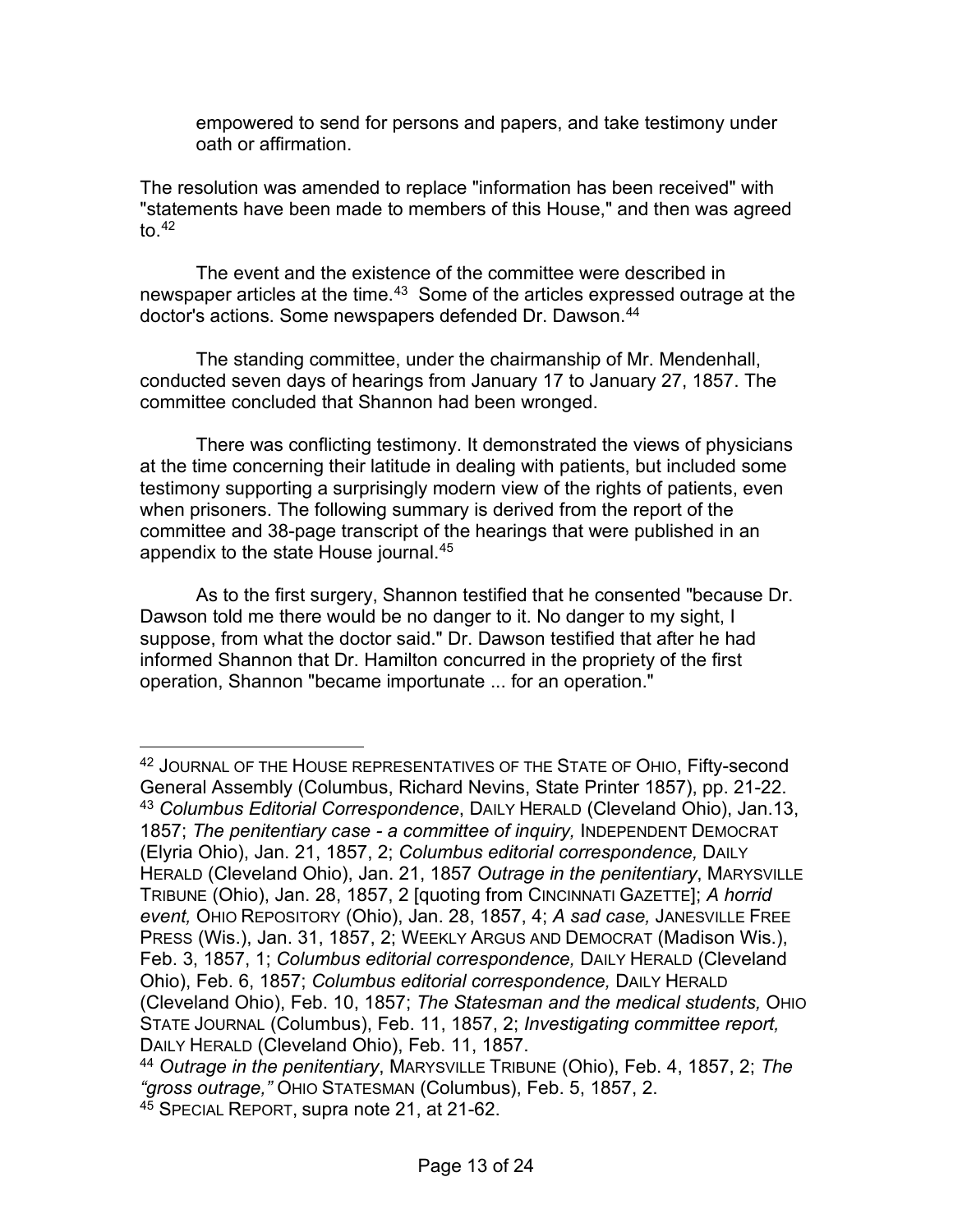As to the second operation, Shannon testified as to his verbal and physical efforts to avoid the surgery. Mr. Andrew J. Watts, officer of the penitentiary hospital, testified that he was present during the second operation and that Shannon did not appear voluntarily to submit to the operation and that he appeared to resist the operation. He further stated that when Shannon stated he did not want the operation, Dr. Dawson said that he did not care what Shannon wanted. Seeking to discredit this testimony, Dr. Dawson later presented testimony from a Dr. Arthur B. Williams that Mr. Watts had malignity of feeling to Dr. Dawson.

Dr. Hamilton testified that he regularly examined Shannon and had "never heard him allude to anything culpable." He further testified "I heard through the warden about the last of the month of September that there had been efforts made to induce Shannon to prosecute the doctor." He said that before October 20, he had heard one or two individuals speak "rather violently in regard to this matter and thought it was my duty to make some inquiry in regard to it." As a result he questioned his assistant, Jonas, who had been present at the second operation. Jonas refused to say much but Hamilton concluded: "Jones, however, impressed me with the belief that no coercion had been used." He added that he heard outside of coercion, but had not heard of it "inside." "I had supposed, perhaps, that when it came to the point of operation, the patient's courage had failed, anticipating pain, and the doctor had done what we are often obliged to do, proceeded perhaps, even among remonstrances, to the performance of the operation." When later asked to explain how Jones had convinced him that there was no coercion, Dr. Hamilton stated:

I inquired of him as to whether Shannon had held forcibly. He replied, denying that he held him. I understood, for a long time, that to be a denial as regarded all present. He has since said that it was intended to be a denial as far as he was concerned himself. I cannot now say positively whether the latter statement is, or is not correct.

Dr. Hamilton acknowledged that in important operations that the surgeon provided attendants "to restrain the anticipated resistance of the patient during the operation."

Dr. Lorenzo Warner, who was the Chaplain of the Ohio Penitentiary and had practiced medicine in the past, was asked:

Would you, Dr. Warner, look upon yourself or any other physician as justifiable in any operation upon the eye for cataract, where there was resistance made on the part of the patient to the operation being performed?

Dr. Warner replied: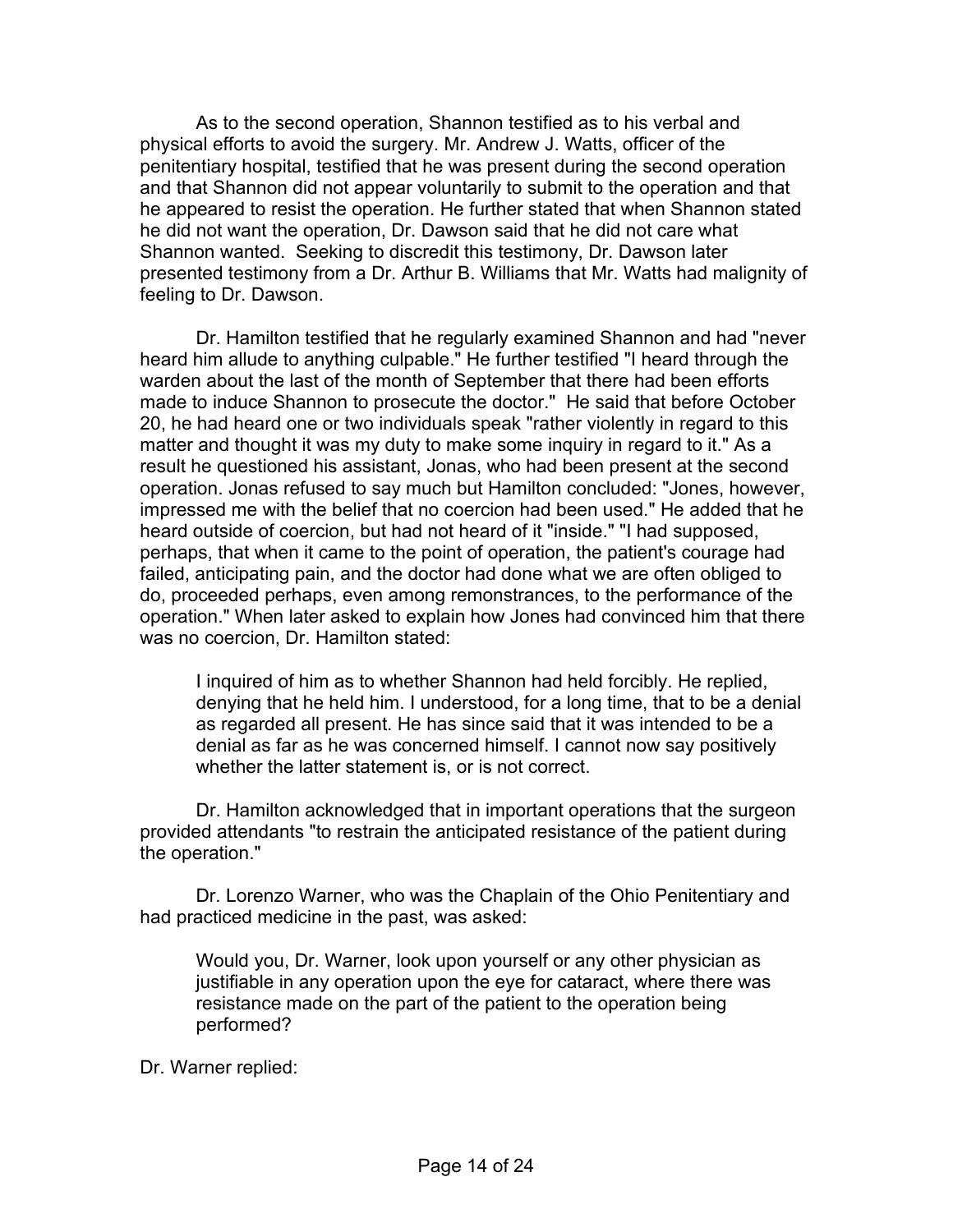I should feel justified in operating upon a young child who was opposed to the performance of the operation - provided, the parents or guardian desired it and consented to it; but when the patient is of suitable age to choose for himself, I should not feel justified in operating without his consent.

The medical student, James E. Morris, who accompanied Dr. Dawson during the second surgery, testified that Shannon sat himself in the chair with one prisoner steadying his head for the operation. Shannon then threw his head back during the operation and Morris assisted in steadying the head. He stated that he did not hear Shannon express any disinclination to have the operation performed. He recollected Shannon saying that Dawson could proceed if it would cure his eye.

Joshua H. Perry, penitentiary librarian and assistant teacher who assisted in dispensing medicines in the prison hospital, testified that he was present during the second operation and that Shannon had said that he did not wish to have the eye operated upon, unless a cure could be effected. He furthermore had said that he no faith in an operation. He clarified later that Shannon was willing to permit another operation on the eye that had already been operated on. Perry added:

Shannon made some complaints after the doctor commenced to operate, and said he did not want his eye operated upon; doctor Dawson told him that he did not care what he wanted, and that he knew better than he did.

\*\*\*

Question by committee. Did Shannon at that time resist an operation upon his eye with considerable determination, or was he indifferent whether it was operated upon or not?

Answer. It was not the custom of the patients to make such resistance, and the order of the prison physician was regarded as that of an officer, and was usually obeyed; and when an order was not obeyed, it was customary to punish. I could not say really whether the resistance Shannon made to the operation commenced was caused by pain or not. He did resist the operation with considerable determination.

\*\*\*

Question by committee. Did doctor Dawson request Shannon's consent at that time to operate upon his eye?

Answer. Not that I know if.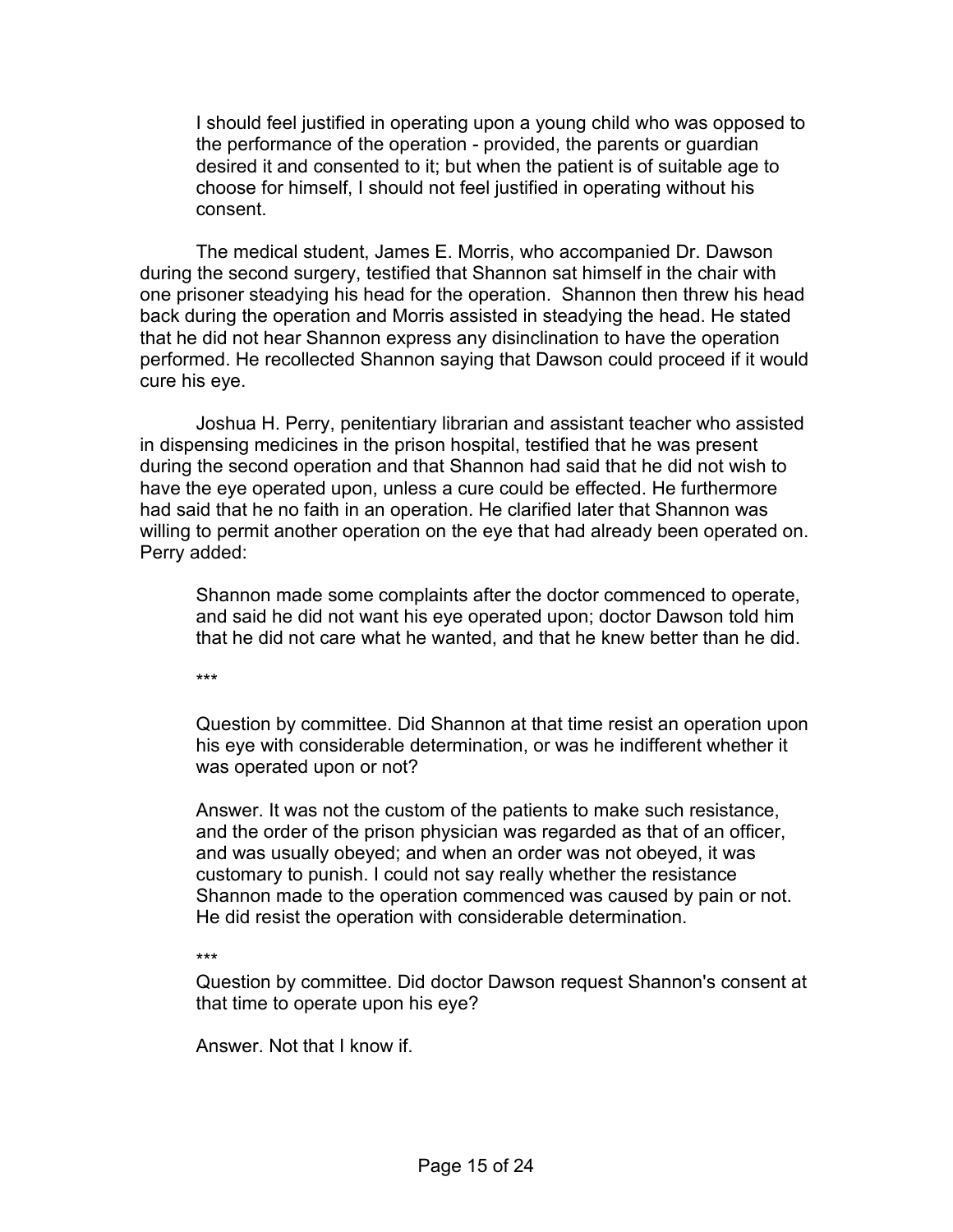Question by committee. Did you hear Shannon at any time give his consent that the right eye should be operated upon?

Answer. I did not.

Under additional questioning, Perry stated that he was not aware of any case where Dr. Dawson had called for punishing a convict for disobeying him, but he did state that the prisoners would expect to be punished if Dr. Dawson reported them. Deputy warden John Huffman confirmed that prisoners had been punished when a doctor had reported they were refusing medicines, but that Dr. Dawson had never requested such punishment.

Dr. Dawson testified that during his many visits with Shannon between the two operations:

I heard no complaint from him, and understood him as wishing, when the proper time arrived, that I should institute whatever treatment of his eyes that I thought advisable. Accordingly, the day before the 17th of April,… I advised him that on the next day I would come over to the hospital, prepared to operate. The patient expressed at this time no disapprobation, but seemed willing and desirous that I should do for his relief what I thought proper.

He added that on the day of the operation after Shannon sat in the chair:

This was done and without my hearing from the patient a sylable [sic], that I now recollect, *pro* or *con*, in regard to what I was about to do…. while the instrument was in the eye, the patient commenced complaining of pain, and jerked his head in several directions violently. I spoke to him to hold still, or he would ruin his eye…

After the operation I was mortified, and I shamed the patient for his weakness - his want of moral nerve - just at the time for his own good.

Dr. William Trevitt, a former physician for the Ohio penitentiary, testified about the unreliability of prisoner testimony. His testimony also included:

Question by Dr. Dawson. If you were engaged in an operation for cataract, and had entered the needle into the eye, would you stop the operation because of a refusal on the part of the patient to have you complete it?

Answer. Surely not; the operation is rarely performed without more or less of a struggle on the part of the patient, in consequence of pain, or from the feelings of horror at the operation.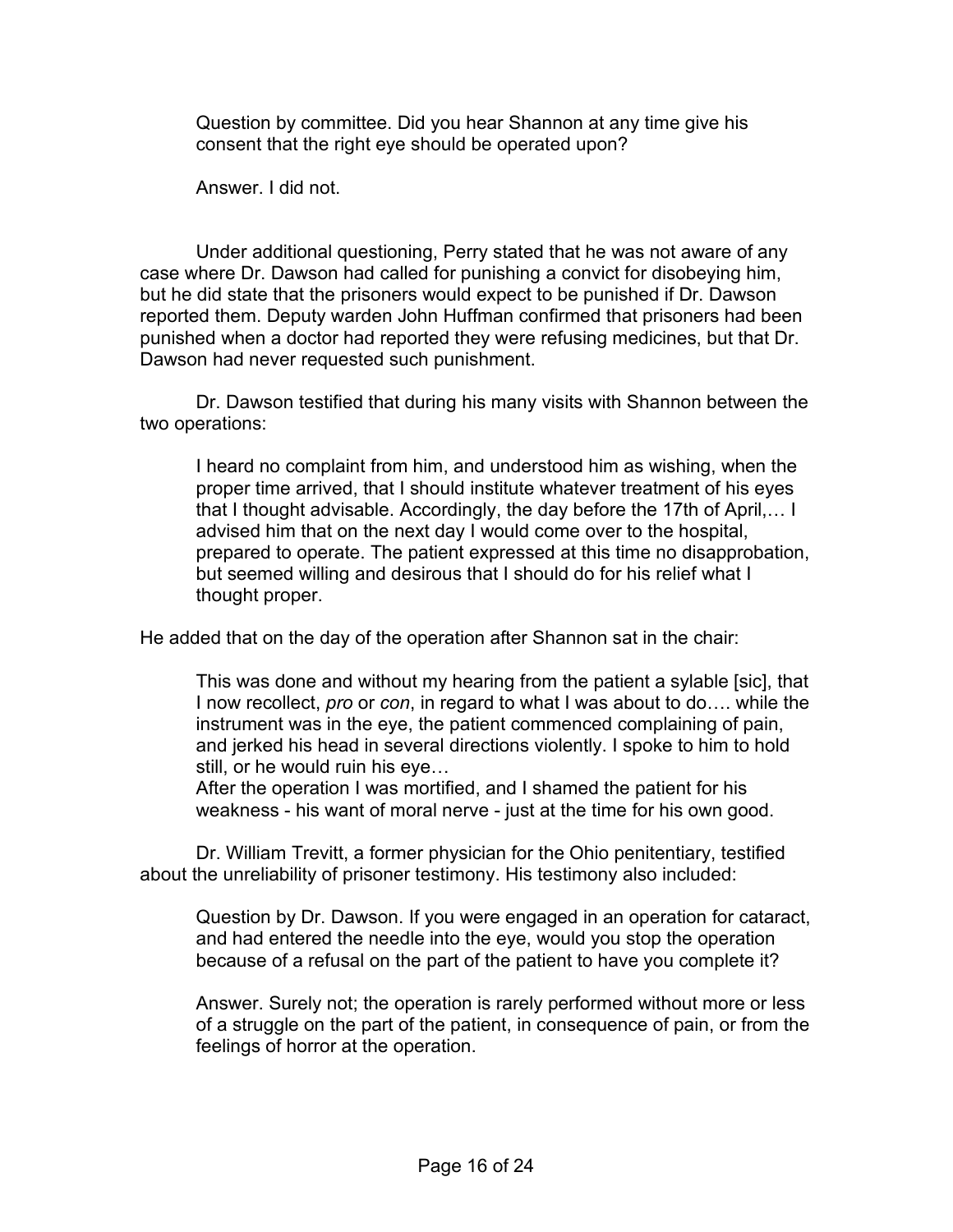Dr. Dawson presented the testimony of one prisoner, William McGreary, who had spoken briefly with Shannon each day, to the effect that Shannon had never expressed any unwillingness to have the second operation.

Dr. Starling Loving, Professor of Materia Medica at Starling, <sup>[46](#page-16-0)</sup> testified. Question by com. Is it proper that surgeon should be much influenced by the desire of patient to be operated upon?

Answer. It is not proper under all circumstances, but it might be proper, provided the operation did not involve a risk of life.

\*\*\*

Question by Dr. Hill for Dr. Dawson. Why would you be unwilling to operate unless asked, in the case of the shoemaker above named?

Answer. I should be unwilling to perform any operation without being asked; or without the consent, from the risk attending all surgical operations, those upon the eye included.

The resulting report of the committee recommended that Shannon be admitted to the Asylum for the Blind and the Attorney General be directed to institute criminal proceedings against Dr. Dawson and those who assisted him and civil proceedings against Dr. Dawson on behalf of Shannon. On February 4, 1857, the Ohio House received the committee report, $47$  and the report was published in the state House journal.<sup>[48](#page-16-2)</sup>

On March 1, 1857, Dr. Dawson published criticism of the committee and a defense of himself in the *Ohio Medical and Surgical Journal*, a journal that he edited.<sup>[49](#page-16-3)</sup> In this article Dr. Dawson referred to a "by-law' of the penitentiary that prevented surgical operations from being performed without patient consent or institutional approval. He demonstrated his opposition to the need for consent in his criticism of this bylaw:

The "by-law" of the Penitentiary which prevents surgical operations from being "performed without the consent of the prisoner, or the consent

<span id="page-16-0"></span><sup>&</sup>lt;sup>46</sup> Dr. Starling Loving (1827-1911) was the Dean of the medical school of Starling Medical College (1880-1905), which became affiliated with Ohio State University in 1914. He was named for his mother whose maiden name was Susannah Starling. His mother was the niece of Lyne Starling for whom Starling Medical College was named after he donated the money in 1848 to build a hospital. 47 SPECIAL REPORT, supra note 21, at 118-119; *Ohio legislature,* ATHENS MESSENGER (Ohio), Feb. 13, 1857, 1.

<span id="page-16-2"></span><span id="page-16-1"></span><sup>48</sup> SPECIAL REPORT, supra note 21, at 21-62.

<span id="page-16-3"></span><sup>49</sup> *The "gross outrage,"* OHIO MEDICAL AND SURGICAL JOURNAL, 9:333-334 (Mar. 1, 1857).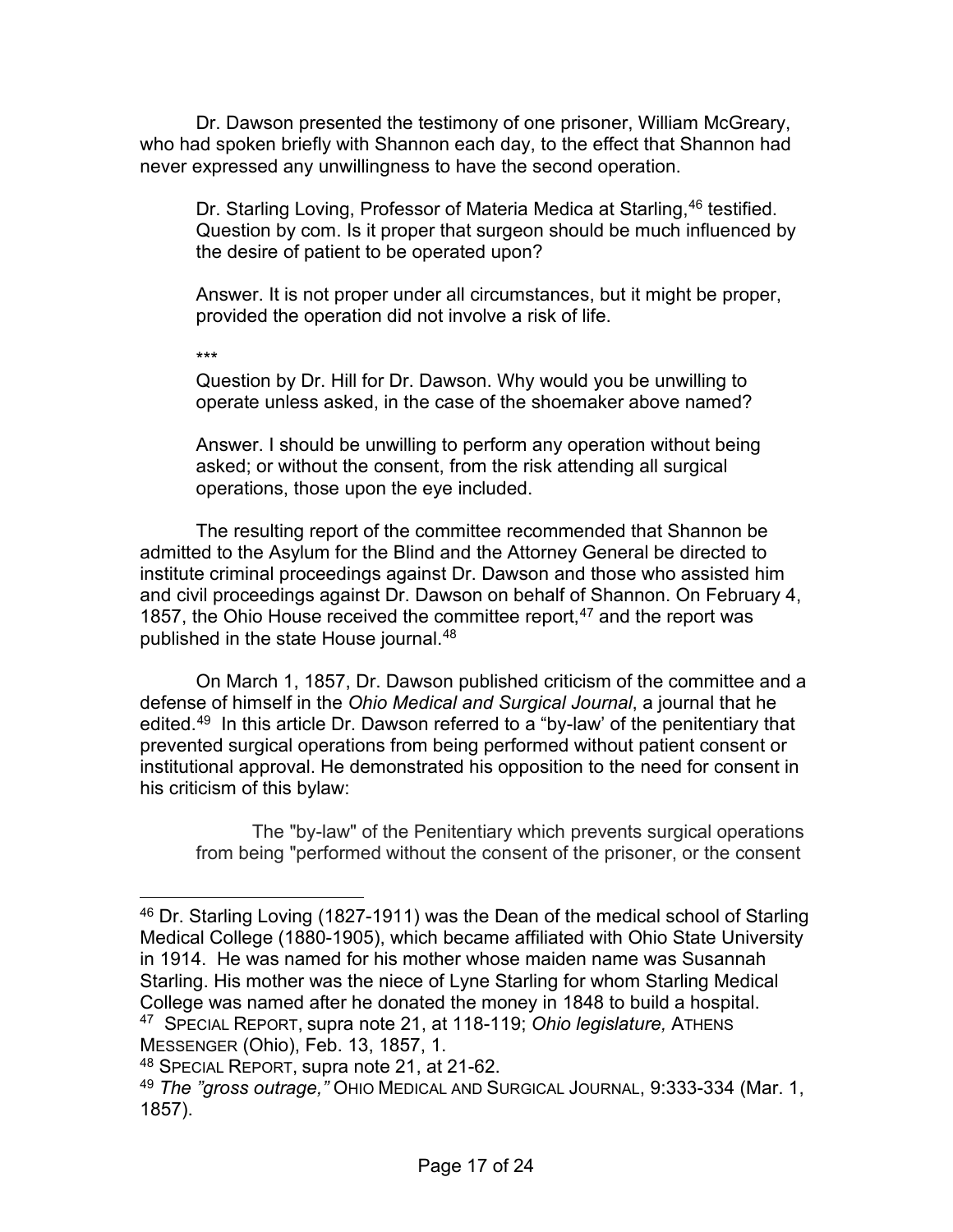of two of the Inspectors," has not been framed by any one acquainted with the circumstances usually present in surgical operations. Not one operation in fifty is performed with the *consent* of the patient. The operation may be *commenced* with his consent but the progress and completion of it, is usually, in the midst of remonstrances from the patient, and not unfrequently from the friends standing around. Will any surgeon, after having commenced, cease the *"performance"* of an operation because of remonstrances on the part of patient? Unless he does, he violates the above rule—if he does, he shows himself incompetent to discharge rightly the duties of his profession. The rule, therefore, is violated from the necessity of things, and should be expunged.

"No surgical operation shall be performed unless with the consent of the prisoner, or two of the "Inspectors." Who are these "Inspectors?" the judgment of whom is here set above that of the Surgeon? They are a part of the *trustees* of the institution—men selected from society, because of their *business* qualifications. Agreeing with the patient, they form a quorum against the physician, and can, by the rule in question, thwart him at any stage of a surgical operation. They are recognized as having judgment in regard to the propriety of surgical operations—certainly something very rediculous [sic] to the men themselves—and, we presume, very unacceptable to them, if it is understood that they, as a consequence, must share in the responsibilities of the surgeon's department. Why not call these Inspectors in and take their opinions with reference also to the *medical* treatment of the most complicated cases? Life is as much at stake here as in surgical operations.

The proper course, with reference to this; as well as to other institutions where medical or surgical service is required, is to commit the department to a capable man, with full authority to do what his judgment dictates to be proper, untrammelled by the interference of those who are unacquainted with such duties. With any other understanding than this, no man of spirit or competency, will have anything to do with a public institution [50](#page-17-0)

No other reference to this bylaw has been located. It is not mentioned in the legislative committee report.

On March 23, 1857, the House debated the report, but no formal action was ever taken on the report.<sup>[51](#page-17-1)</sup>

The Ohio legislature included a line item in an 1857 general appropriation bill:

<span id="page-17-0"></span> $50$  Ibid., at 334.

<span id="page-17-1"></span><sup>51</sup> *Columbus editorial correspondence,* DAILY HERALD (Cleveland Ohio), Mar. 24, 1857.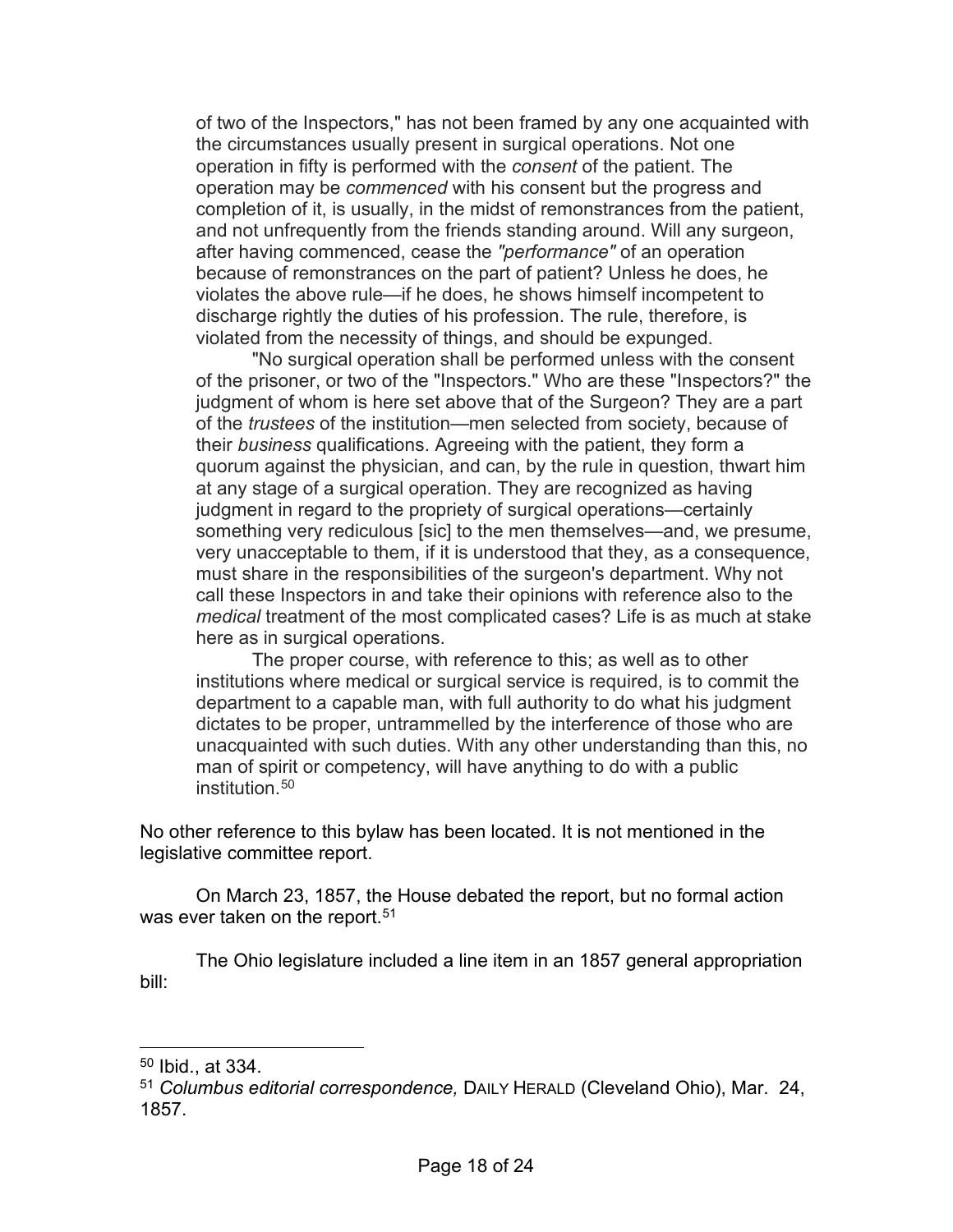To James Shannon, who became blind in the Ohio Penitentiary, five hundred dollars: ...<sup>[52](#page-18-0)</sup>

Executive documents of Ohio describe this appropriation as:

Amount appropriated to him as compensation for the loss of his eye-sight, while in the Ohio Penitentiary, by the mal-practice of Dr. Dawson, Prison Physician.<sup>[53](#page-18-1)</sup>

Inflation calculators generally say that this would be equivalent to \$13,000 to \$14,000 in 2015 dollars, but this may be misleading. To put the amount in perspective, other items in the annual appropriation bill included:

For salary of the secretary of commissioner of common schools, three hundred dollars; \*\*\*

For janitor of the state house, three hundred dollars… \*\*\*

For payment of the chief firemen of heating apparatus, four hundred and eighty dollars, at a rate of forty dollars per month, for the time actually employed; \*\*\*

Thus, the five hundred dollars exceeded the annual salary for many state workers.

The five hundred dollars is in the range of what Shannon would have received in court at that time. A patient who was blinded by an oculist's treatment was awarded \$500 in a New York court in 1856.<sup>[54](#page-18-2)</sup>

On April 3, 1857, the Ohio legislature passed a special appropriation bill that included fifty dollars and twenty cents to pay the "cost and witness fees

<span id="page-18-0"></span> $52$  Act No. 163, An Act making appropriations for the year one thousand eight hundred and fifty-seven, ACTS OF A GENERAL NATURE AND LOCAL LAWS AND JOINT RESOLUTIONS PASSED BY THE FIFTY-SECOND GENERAL ASSEMBLY OF THE STATE OF OHIO (Columbus: Richard News, State Printer 1857), p. 212; DEFIANCE DEMOCRAT (Ohio), June 27, 1857, 2; *James Shannon*, COLUMBUS GAZETTE (Ohio), Apr. 24, 1857, 4.

<span id="page-18-1"></span><sup>53</sup> Auditor of the State, *Detailed statement of the receipts and disbursements of the public money in the state treasury during the fiscal year, 1857*, INAUGURAL ADDRESS AND REPORTS MADE TO THE GENERAL ASSEMBLY AND GOVERNOR OF THE STATE OF OHIO FOR THE YEAR 1857 (Columbus: Richard Nevins, State printer 1858), Part II, Public Document No. 7, p. 449.

<span id="page-18-2"></span><sup>54</sup> *Suit for malpractice*, PENINSULAR JOURNAL OF MEDICINE AND THE COLLATERAL SCIENCES (Detroit, Mich.), 4(5):276-277 (Nov. 1856).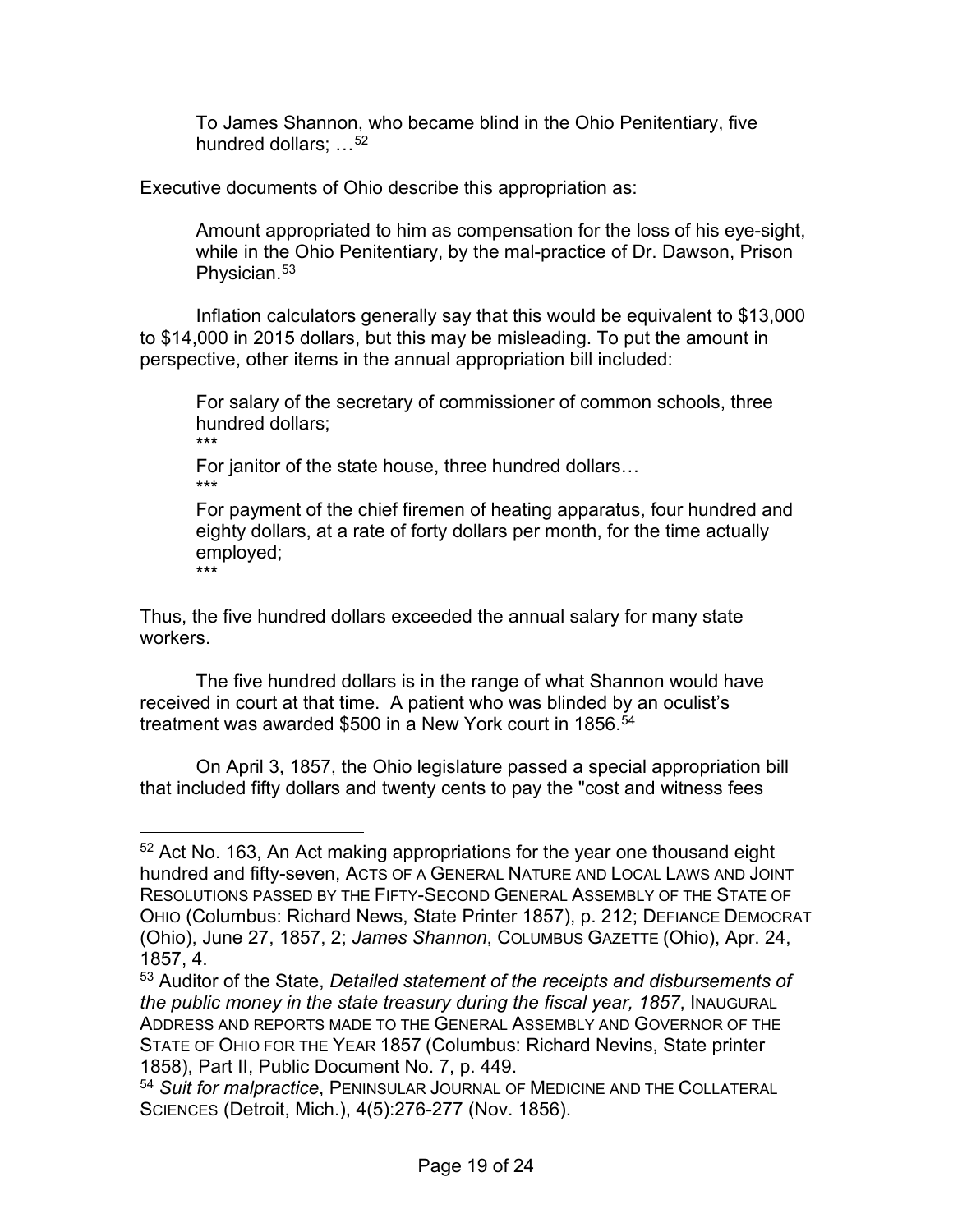incurred by the committee on the penitentiary in investigating the complaint against Dr. J. B. Dawson, under the resolution of the House."[55](#page-19-0)

On April 20, 1857, Shannon left the prison with Mr. Mendenhall, Chairman of the Committee on the Penitentiary, who had agreed to accompany Shannon to his home in Canada where his relatives resided.<sup>[56](#page-19-1)</sup>

On May 1, 1857, Dawson published a medical report of the Shannon case in his journal.[57](#page-19-2) He reviewed several reports of success rates for cataract surgery that varied from 25% to 80%. He could not have expected a success rate of much more than 50%. He blamed the lack of success in Shannon's case on actions of Shannon - rubbing his eye after the first surgery and moving during the second surgery.

In 1858, the legislature amended the law concerning the penitentiary to forbid surgery on prisoners without their permission:

The hospital of the penitentiary shall, under such conditions as the directors, warden and physician may provide, be accessible to the professors and students of Starling Medical College, and other physicians of Columbus, once a week, during the annual college terms, for clinical instruction; provided, that no convict shall be subjected by such professors to any involuntary examination or surgical operation.<sup>[58](#page-19-3)</sup>

Dr. Dawson remained in good standing as a faculty member and active physician. He continued to edit the medical journal and published articles in other journals. In 1857, Dr. Dawson was chairman of the Committee on Surgery of the Ohio Medical Society. In June 1857, he submitted a committee report on opinions of surgeons on anesthesia.[59](#page-19-4)

<span id="page-19-0"></span><sup>55</sup> Act 78, *An act making special appropriations for the year 1857*, reprinted in the DEFIANCE DEMOCRAT (Ohio), May 16, 1857, 1.

<span id="page-19-1"></span><sup>56</sup> *James Shannon,* COLUMBUS GAZETTE (Ohio), Apr. 24, 1857, 4.

<span id="page-19-2"></span><sup>57</sup> John Dawson, *Lenticular Cataract*— *Operation on both Eyes*— *Unsuccessful Result*, OHIO MEDICAL AND SURGICAL JOURNAL, 9:406-414 (May 1857).

<span id="page-19-3"></span><sup>&</sup>lt;sup>58</sup> Act No. 53, An Act providing for the appointment and more thorough system of accountability of officers of the Ohio Penitentiary…, section 23, ACTS OF A GENERAL NATURE AND LOCAL LAWS AND JOINT RESOLUTIONS PASSED BY THE FIFTY-THIRD GENERAL ASSEMBLY OF THE STATE OF OHIO (Columbus: Richard News, State Printer 1858), p. 143; *Laws of Ohio,* WEEKLY HAMILTON TELEGRAPH (Ohio), May 27, 1858, 1; *Laws of Ohio,* COSHOCTON DEMOCRAT (Ohio), June 9, 1858, 1; *Laws of Ohio,* PROGRESSIVE AGE (Coshocton, Ohio), June 9, 1858, 1. This section was preserved as section 25 in the penitentiary law passed in 1860, *Laws of Ohio,*  COSHOCTON COUNTY DEMOCRAT (Ohio), May 2, 1860.

<span id="page-19-4"></span><sup>59</sup> Howard Dittrick, *The introduction of anesthesia into Ohio*, OHIO HISTORY, 50:338, 350.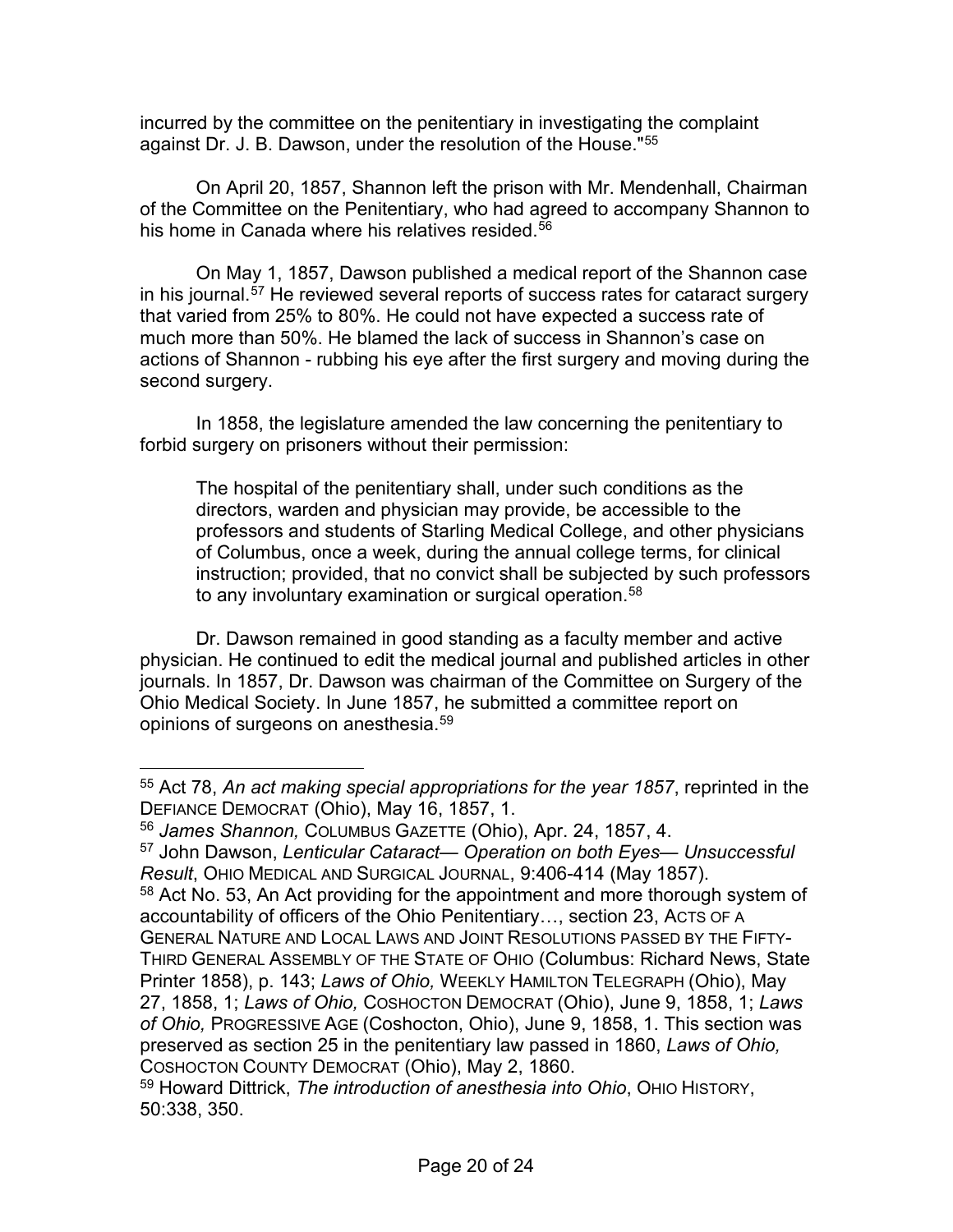No evidence has been located that any criminal or civil proceeding was initiated against Dr. Dawson concerning the Shannon surgery. The Ohio Attorney General reports for 1857 and 1858 do not mention any action. It is unlikely that there were any such proceedings since Shannon is reported to have gone to Canada upon his release from prison, so he would not have been available to pursue a case or to testify.

There was an effort in 1850s to make state prisons self-sustaining by having the prisoners engage in production of products that could be sold or by leasing the prisoners out to perform work. In the Ohio penitentiary, one result was a series of industrial accidents in 1857 that required amputations. On August 21, 1857, the Columbus Gazette reported on several such amputations. The article described the amputation of an arm by Dr. Hamilton with the assistance of other physicians, complimenting him on his skill. There is no mention of consent or its absence. The article then advocated arrangements by either the state or the contractors to provide for these cripples after their release from the penitentiary.<sup>60</sup>

In July 1858, Ohio Governor Chase appointed Mr. Mendenhall to be a director of the Ohio Penitentiary. There was political controversy concerning Mr. Mendenhall. He was criticized for voting for a friend to become warden and for travel reimbursement he had to refund to the state. $61$  In April 1859, the state Senate voted to reject the appointment of Mendenhall by a vote of 12 to 21.[62](#page-20-2)

Although widely reported in newspapers of the day,  $63$  it does not appear that the Ohio Penitentiary case was communicated to subsequent generations. There is a short inaccurate description in an Ohio history book published in 1899 as one event during the 1856-1857 legislative session -

An investigation was had of charges preferred against Dr. John Dawson, physician to the penitentiary, that he had performed a cruel and unusal

<span id="page-20-0"></span><sup>60</sup> *Shocking accident,* COLUMBUS GAZETTE (Ohio), Aug. 21, 1857, 3.

<span id="page-20-1"></span><sup>61</sup> *A good appointment*, WOOSTER REPUBLICAN (Ohio), July 22, 1858, 4;

*Rottenness about the Ohio Penitentiary,* COSHOCTON DEMOCRAT (Ohio), Aug. 25, 1858, 1.

<span id="page-20-3"></span><span id="page-20-2"></span><sup>62</sup> *Columbus correspondence*, DAILY CLEVELAND HERALD (Ohio), Apr. 6, 1859. <sup>63</sup> ALBANY

JOURNAL **DEED BEEFINGED CONTINUES:** A distressing case of a *physician's malpractice,* WEEKLY WISCONSIN (Milwaukee), Jan. 22, 1857, 4; *A shocking circumstance,* DAILY PICAYUNE (New Orleans), Jan. 23, 1857, 9; *A sad case,* FREE PRESS (Janesville Wis.), Jan. 31, 1857, 2; WEEKLY ARGUS AND DEMOCRAT (Madison Wis.), Feb. 3, 1857, 1; *The Ohio mal-practice case,* DAILY MORNING NEWS (Savannah GA), Mar. 4, 1857, 1.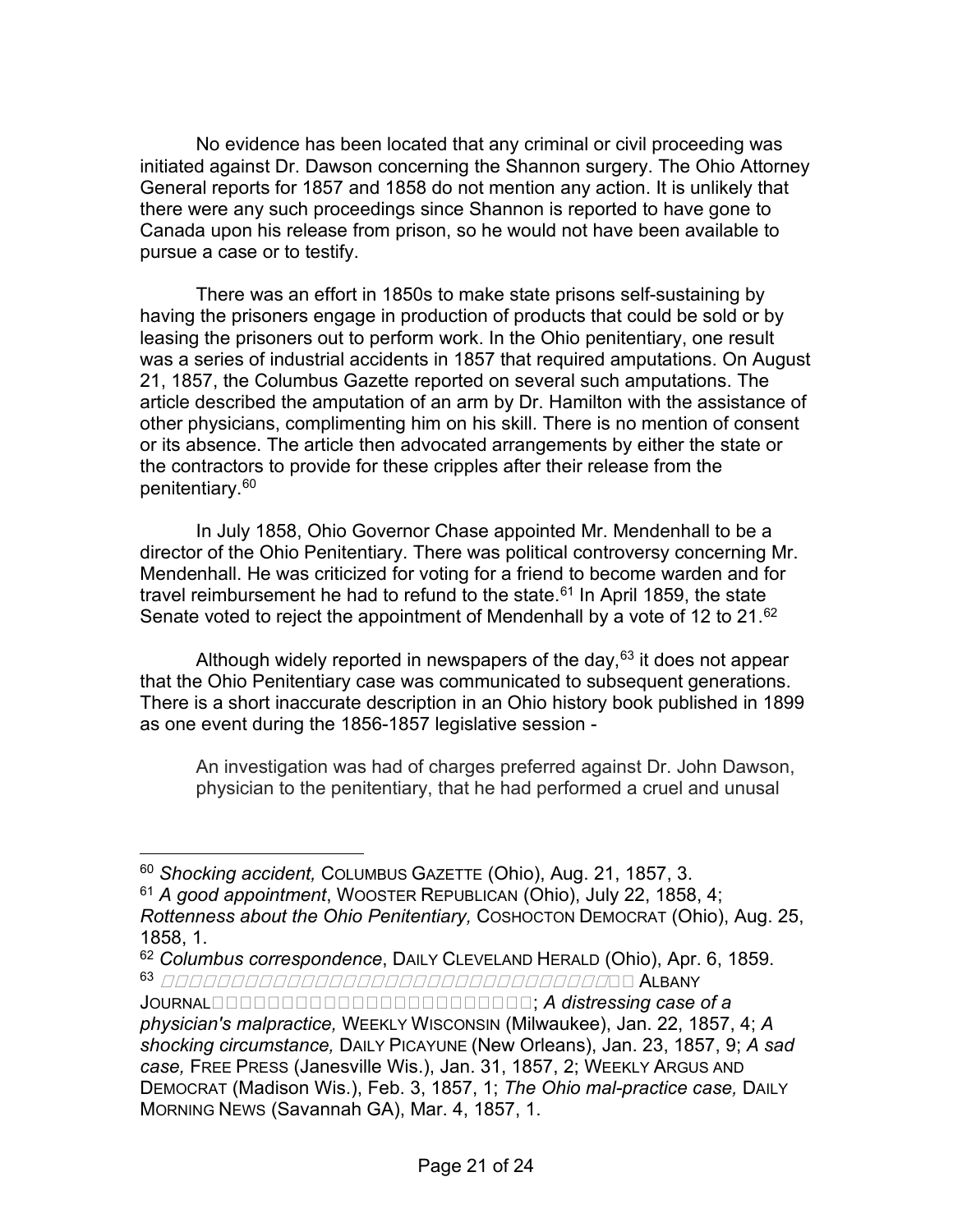[sic] operation on a convict in the removal of a cancer. The investigation was without result  $64$ 

Only one mention of the event has been found in medical-legal books and articles after 1857. It is mentioned in one sentence in an Appendix to the 1982 report of the Presidents Commission for the Study of Ethical Problems in Medicine and Biomedical and Behavioral Research entitled MAKING HEALTH CARE DECISIONS. It is described as an example of forced use of anesthesia for unwanted surgery.

Virtually all such uses of anesthesia were justified by reference to the patient's supposed medical best interests as well as mental incompetence. In one extreme example, an Ohio prison surgeon accused of using anesthesia to perform unwanted operations argued that only a doctor could judge what was in the best interests of a prisoner.<sup>[65](#page-21-1)</sup>

<span id="page-21-4"></span>There is no mention of the legislative investigation or actions. The short account is inaccurate in that there was no use of anesthesia in the actual case; Dr. Dawson wrote that the patient complained of pain during the operation.<sup>[66](#page-21-2)</sup> The only source cited in the 1982 Appendix for this case is Dr. Dawson's March 1, 1857 article defending his actions.

It is curious how little medico-legal attention these cases received. Perhaps, the actions were viewed as so extreme as not to require being brought to the attention of practitioners. Perhaps, the absence of significant penalties was viewed as an historical anomaly that would teach the wrong lesson. Perhaps, the fact that they did not involve court decisions put them outside the scope of attention of later writers. To the extent they were aware of the cases, it is possible that these cases were viewed as unimportant due to the shift in midnineteenth century toward addressing medical consent issues through institutional investigations<sup>[67](#page-21-3)</sup> and civil court cases seeking payment of damages.<sup>[68](#page-21-4)</sup>

<span id="page-21-0"></span><sup>&</sup>lt;sup>64</sup> William A. Taylor, Ohio Statesmen and Annals of progress, From the Year 1788 to the Year 1900 (Columbus: Westbote Co., State Printers 1899), Part I, Vol. II, 33].

<span id="page-21-3"></span><span id="page-21-2"></span><span id="page-21-1"></span><sup>65</sup> Martin S. Pernick, *The patient's role in medical decisionmaking: A social history of informed consent in medical therapy*, in President's Commission for the Study of Ethical Problems in Medicine and Biomedical and Behavioral Research, THE ETHICAL AND LEGAL IMPLICATIONS OF INFORMED CONSENT IN THE PATIENT-PRACTITIONER RELATIONSHIP (Oct. 1982), Vol. Three, Appendix E, 1-35, at 24. <sup>66</sup> John Dawson, *Lenticular Cataract*— *Operation on both Eyes*— *Unsuccessful Result*, OHIO MEDICAL AND SURGICAL JOURNAL, 9:406-414, at 408 (May 1857). <sup>67</sup> E.g., *The Assizes,* TIMES (London), Aug. 9, 1886, 7; *Action against a Liverpool doctor: Casey v. Imlach*, LANCET, ii:298-303 (Aug. 14, 1886); *Hospital for Women Liverpool*, BRITISH MEDICAL JOURNAL, 1195-1196 (Dec. 11, 1886) (report of inquiry committee); *Report of the inquiry committee appointed by the Liverpool medical*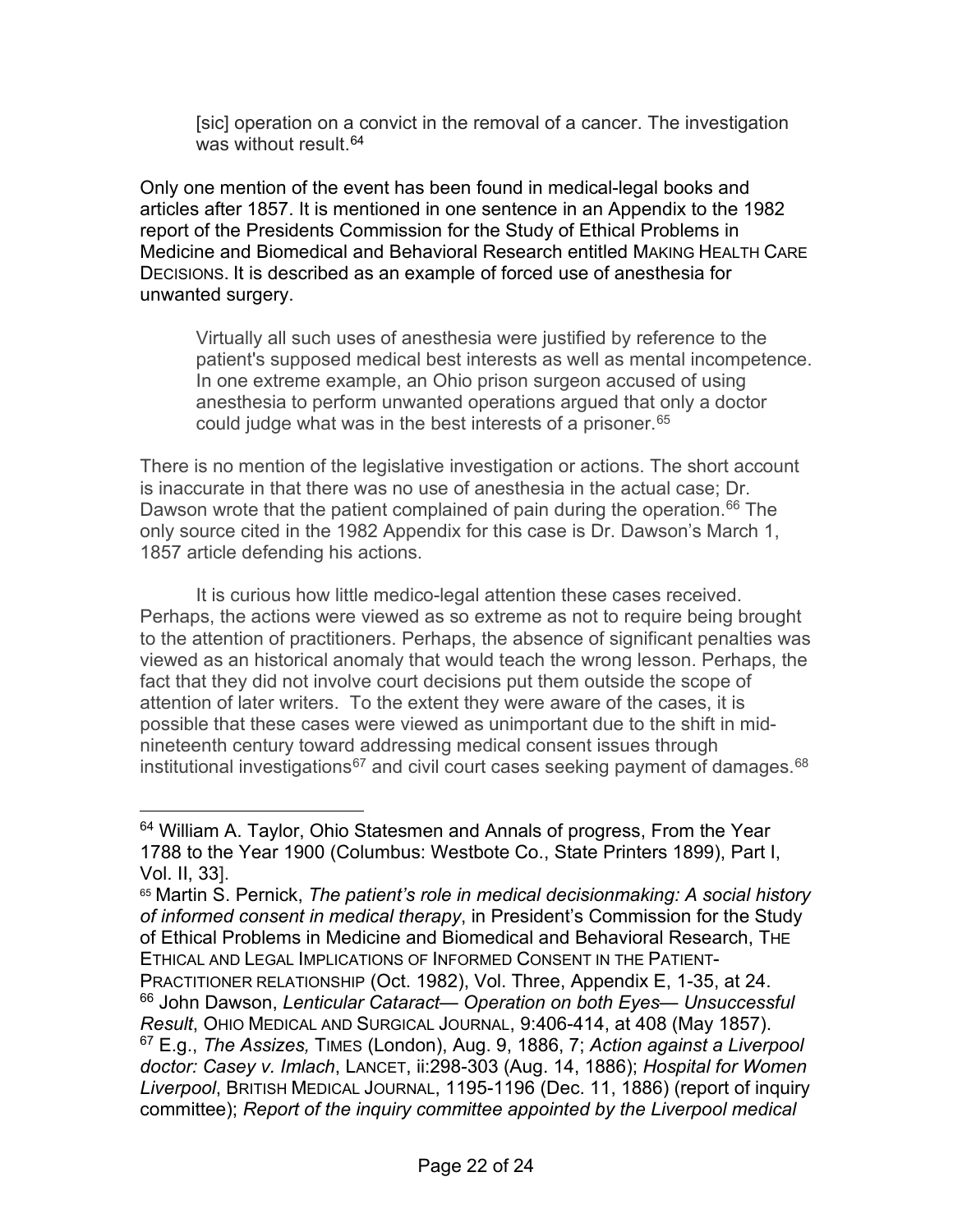Criminal prosecutions and other government investigations<sup>[69](#page-22-0)</sup> involving consent in the medical context were almost entirely focused on deaths<sup>[70](#page-22-1)</sup> and sexual assaults.[71](#page-22-2)

*institution,* LANCET, ii:1147-1149 (Dec. 11, 1886) [After a jury decide in favor of Dr. Imlach in a suit by Mrs. Casey alleging that her ovaries and Fallopian tubes were removed without her consent, an Inquiry Committee at the Liverpool Medical Institution issued a report stated "the medical staff should use more care fully to apprise the patients of the nature of the operations about to be performed, and their possible results."]; *Medical inquiry,* TIMES (London), Sep. 16, 1880, 7; Sep. 20, 1880, 6; *Extraordinary charge against a physician,* MEDICAL TIMES AND GAZETTE, 2:354 (Sep. 18, 1880); 2:377-378 (Sep. 26, 1880) [Dr. Jones was accused administering a novel and dangerous drug without consent or consultation, resulting in a boy's death. A hospital committee of inquiry in the Cork Fever Hospital exonerated the doctor. It found it unnecessary to provide an explanation to the father or obtain his consent.].

<sup>68</sup> E.g., *An oculist sued for malpractice*, CHICAGO TRIBUNE, Oct. 11, 1861, 4; *Malpractice case*, CHICAGO TRIBUNE, Oct. 18, 1861, 4; Cadwell v. Farrell, 28 Ill. 438 (Apr. 1862) [affirming verdict awarding plaintiff \$10,000 for exceeding the scope of consent in an operation]; *Absolon v. Statham*, TIMES (London), Nov. 13, 1866, 11, Nov. 14, 1866, 9; Nov. 15, 1866, 11; BRITISH MEDICAL JOURNAL, Nov. 17, 1866, 558; Nov. 24, 1866, 583; TIMES (London), Nov. 29, 1867, 9; *Letter to the editor*, TIMES (London), Dec. 2, 1867, 11; BRITISH MEDICAL JOURNAL, Nov. 30, 1867, 509; Dec. 7, 1867, 531 [dentist Stratham was sued for allegedly extracting teeth without consent while Absolon under involuntary chloroform. The jury in the first trial could not reach a verdict. In the second trail, the jury ruled for the defendant.]; LANCET, i:752 (May 29, 1869) [Joyner v. Young and Shillitoe; jury awarded damages against a police inspector and a doctor for placing undue pressure on a woman to submit to medical examination to determine if she had given birth, as part of investigation of abandoned baby].

<span id="page-22-0"></span><sup>69</sup> E.g., *Another death from chloroform*, TIMES (London), Sep. 9, 1861, 10 [coroner's inquest found no blame on doctors for death from chloroform administered with consent].

<span id="page-22-1"></span><sup>70</sup> E.g., *Alleged malpractice - Dr. A.F. Shannon arrested - particulars of the case,* CHICAGO TRIBUNE, Aug. 12, 1869, 2; JOURNAL OF THE HOUSE OF REPRESENTATIVES OF THE STATE OF MICHIGAN - 1873 (Lansing Mich.: W.S. George & Co. 1873), 95 [doctor convicted of manslaughter for death during an abortion forced on woman by doctor and husband]; Commonwealth v. Pierce, 138 Mass. 165 (Nov. 26, 1884); *On trial for manslaughter,* N.Y. TIMES, May 27, 1884, 5; *Guilty of manslaughter,* N.Y. TIMES, May 29, 1884, 1; *Light punishment for malpractice,*  N.Y. TIMES, Jan. 27, 1885, 1 [doctor convicted of homicide; the patient's consent was no defense for death resulting from treatment with flannel soaked in kerosene.].

<span id="page-22-2"></span><sup>71</sup> E.g., *Serious charge,* GALVESTON DAILY NEWS (Tex), Aug. 16, 1868, 3; *Criminal court,* GALVESTON DAILY NEWS (Tex), Oct. 9, 1868, 6 [dentist found not guilty of alleged indecent liberties with female patient under chloroform she had